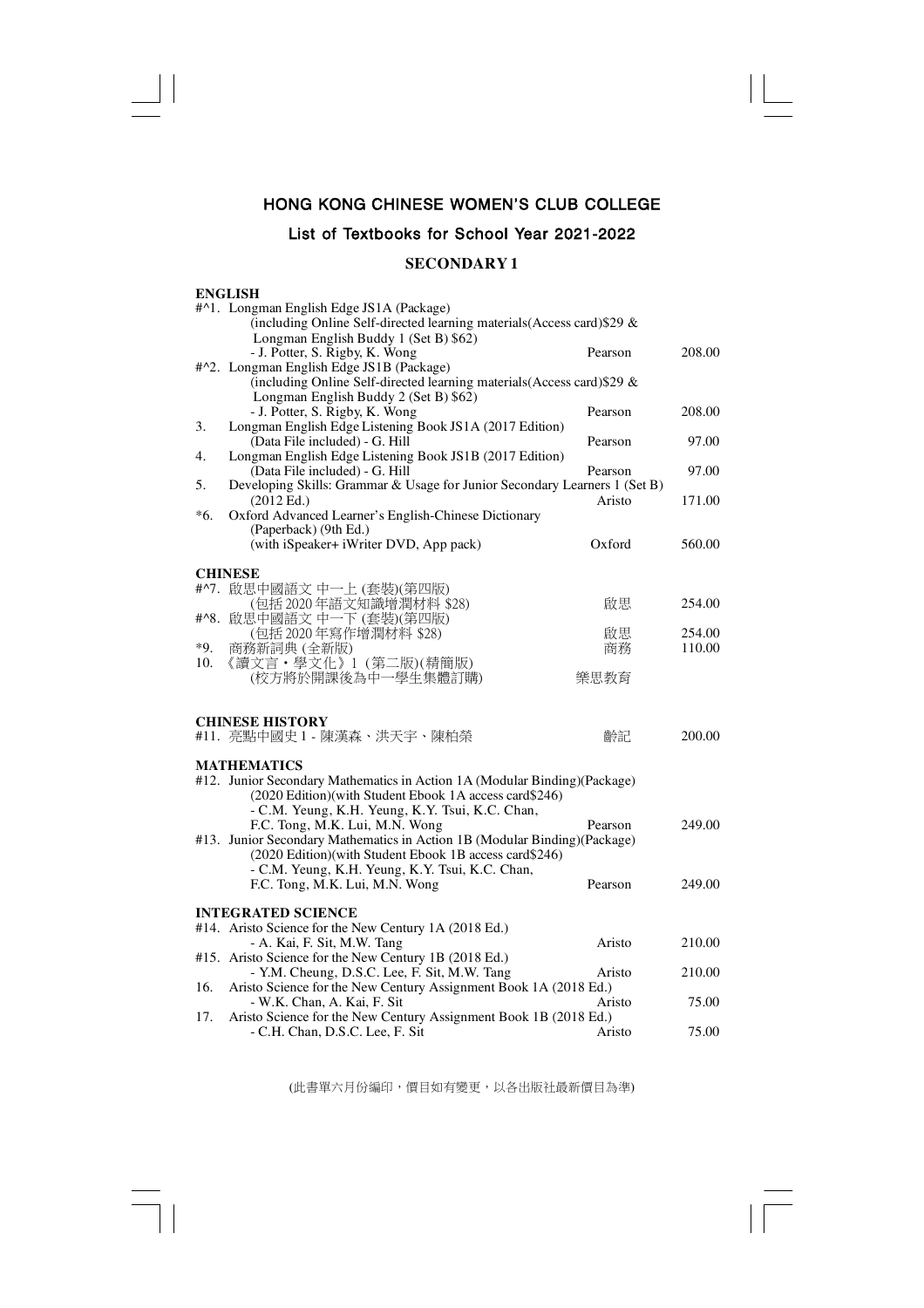$\sqrt{\frac{1}{\Gamma}}$ 

 $\begin{array}{c|c} \hline \quad \quad & \quad \quad & \quad \quad \\ \hline \quad \quad & \quad \quad & \quad \quad \\ \hline \end{array}$ 

 $\overline{\overline{\overline{1}}}$ 

|     | <b>HISTORY</b>                                                                                                                           |           |        |
|-----|------------------------------------------------------------------------------------------------------------------------------------------|-----------|--------|
|     | #18. Journey Through History - New Topic-based Series 1A                                                                                 |           |        |
|     | (2020 1st Ed.) - Rita K.L. Cheng, Hui Ka Yin                                                                                             | Aristo    | 188.50 |
|     | #19. Journey Through History - New Topic-based Series 1B                                                                                 |           |        |
|     | (2020 1st Ed., 2021 R.M.A.) - Rita K.L. Cheng, Hui Ka Yin Aristo                                                                         |           | 160.50 |
|     |                                                                                                                                          |           |        |
|     | <b>GEOGRAPHY</b>                                                                                                                         |           |        |
|     | *20. Mini School Atlas (7th Ed.)                                                                                                         | Ling Kee  | 340.00 |
|     | #^21. Junior Secondary Exploring Geography Book 1: Using Urban Space Wisely                                                              |           |        |
|     | (Package)(2nd Ed.) (include 2020 eResources Pack 1 \$28) (1st Term)                                                                      |           |        |
|     | - Ip Kim Wai, Lam Chi Chung, Wong Kam Fai, Ho Sau Hung                                                                                   |           |        |
|     | & Tsui Sau Ngan                                                                                                                          | Oxford    | 134.00 |
| 22. | Junior Secondary Exploring Geography Workbook 1: Using Urban Space Wisely                                                                |           |        |
|     | (2nd Ed.)(1st Term)                                                                                                                      |           |        |
|     | - Ip Kim Wai, Lam Chi Chung, Wong Kam Fai, Ho Sau Hung                                                                                   |           |        |
|     | & Tsui Sau Ngan                                                                                                                          | Oxford    | 50.00  |
|     | #23. Junior Secondary Exploring Geography Book 7: Tourism (2nd Ed.) (1st Term)<br>- Ip Kim Wai, Lam Chi Chung, Wong Kam Fai, Ho Sau Hung |           |        |
|     |                                                                                                                                          | Oxford    |        |
|     | & Tsui Sau Ngan<br>#^24. Junior Secondary Exploring Geography Book 2: Scramble for Energy                                                |           | 113.00 |
|     | (Package)(2nd Ed.) (include 2020 eResources Pack 2 \$28) (2nd Term)                                                                      |           |        |
|     | - Ip Kim Wai, Lam Chi Chung, Wong Kam Fai, Ho Sau Hung                                                                                   |           |        |
|     | & Tsui Sau Ngan                                                                                                                          | Oxford    | 134.00 |
| 25. | Junior Secondary Exploring Geography Workbook 2: Scramble for Energy                                                                     |           |        |
|     | (2nd Ed.)(2nd Term)                                                                                                                      |           |        |
|     | - Ip Kim Wai, Lam Chi Chung, Wong Kam Fai, Ho Sau Hung                                                                                   |           |        |
|     | & Tsui Sau Ngan                                                                                                                          | Oxford    | 50.00  |
| 26. | Interactive Geography Map Reading (2017 Ed.)                                                                                             |           |        |
|     | - Chau Yuk Lin, Mak Ka Bun, Siu Wai Lok, Tse Sui Fai                                                                                     | Aristo    | 148.50 |
|     |                                                                                                                                          |           |        |
|     | <b>LIFE &amp; SOCIETY</b>                                                                                                                |           |        |
| 27. | New Century Life and Society Module 2: Personal Growth (II)                                                                              |           |        |
|     | Foundation Part (2nd Ed., 2021 Updated Version)                                                                                          |           |        |
|     | - Lam Chor Kok, Chan Woon Kei                                                                                                            | Ling Kee  | 52.00  |
| 28. | New Century Life and Society Module 11: Sensible Consumption                                                                             |           |        |
|     | Foundation Part (2nd Ed., 2021 Updated Version)                                                                                          |           |        |
|     | - Lam Chor Kok, Chan Woon Kei                                                                                                            | Ling Kee  | 46.00  |
| 29. | New Century Life and Society Module 13: Economic Performance of Hong Kong                                                                |           |        |
|     | Foundation Part (2nd Ed., 2021 Updated Version)<br>- Lam Chor Kok, Chan Woon Kei                                                         |           | 46.00  |
| 30. | New Century Life and Society Module 21: Rights and Responsibilities of Citizens                                                          | Ling Kee  |        |
|     | Foundation Part (2nd Ed., 2021 Updated Version)                                                                                          |           |        |
|     | - Lam Chor Kok, Chan Woon Kei                                                                                                            | Ling Kee  | 46.00  |
|     |                                                                                                                                          |           |        |
|     | <b>HOME ECONOMICS</b>                                                                                                                    |           |        |
| 31. | New Focus in Technology and Living (Integrated Edition)                                                                                  |           |        |
|     | (The units in the book are compiled by the school. The book will be                                                                      |           |        |
|     | ordered and arranged by the school)                                                                                                      | Manhattan | 156.00 |
|     |                                                                                                                                          |           |        |
|     | <b>DESIGN &amp; TECHNOLOGY</b>                                                                                                           |           |        |
| 32. | New Design & Technology for HK 1 (92 Revised Ed.)                                                                                        | Pilot     | 185.00 |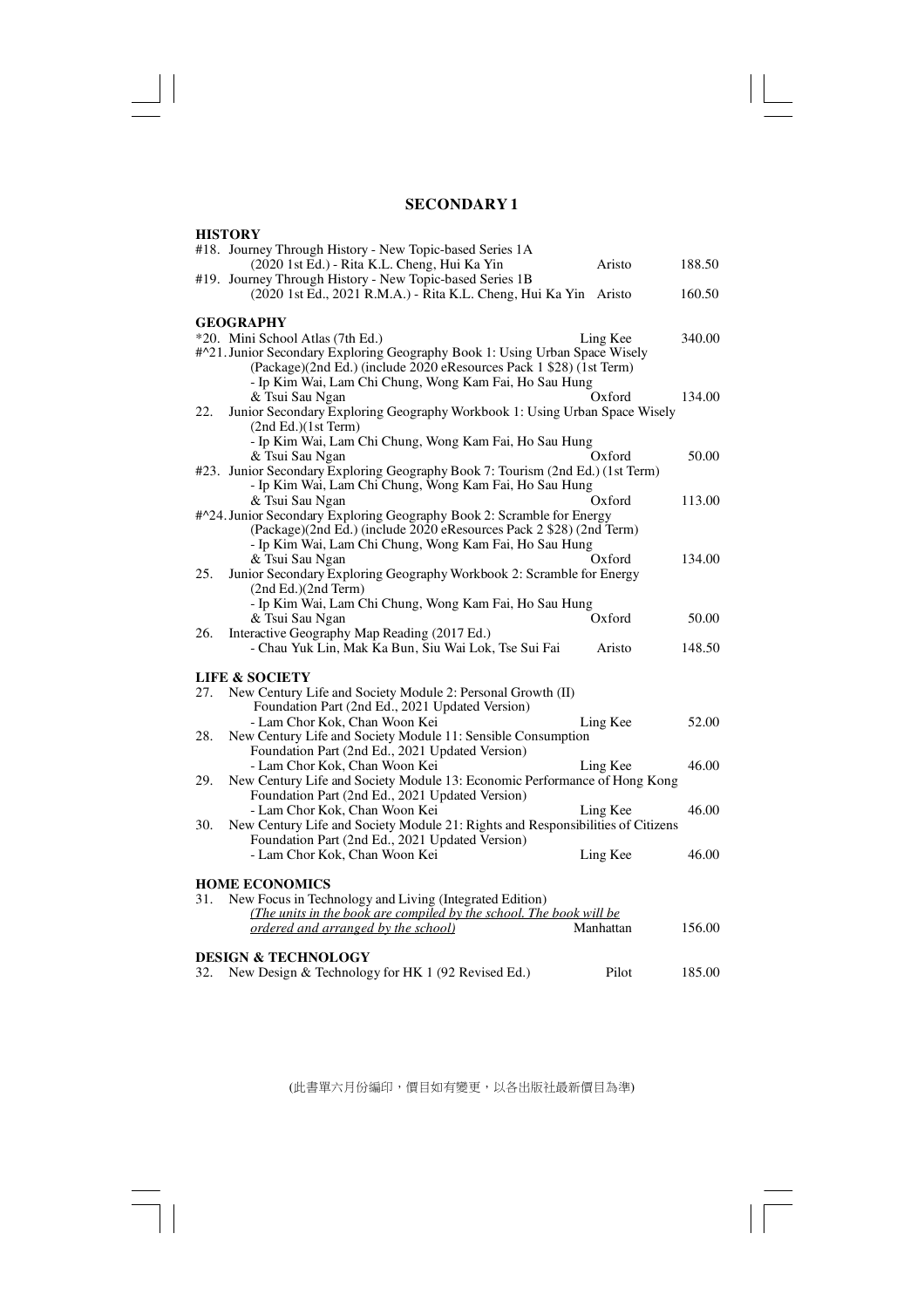#### **COMPUTER LITERACY**

|              | <sup>1</sup> 33. School-based ICT (Longman Computer Course for Junior Secondary) (Package)<br>Theme A - Office Applications (2013 Edition)<br>(include Chapter 8 Spreadsheets(IV)\$25)<br>- Cheng Chi Sing, Henry C.H. Ha, Kwan Chi Kuen,                         |            |        |
|--------------|-------------------------------------------------------------------------------------------------------------------------------------------------------------------------------------------------------------------------------------------------------------------|------------|--------|
|              | Angus H.W. Chan                                                                                                                                                                                                                                                   | Pearson    | 78.00  |
| 34.          | School-based ICT (Longman Computer Course for Junior Secondary)<br>Theme G1 - Scratch Programming (2017 Edition)<br>- Cheng Chi Sing, Henry C.H. Ha, Kwan Chi Kuen,                                                                                               |            |        |
|              | Angus H.W. Chan                                                                                                                                                                                                                                                   | Pearson    | 51.00  |
|              | <sup>^35</sup> . School-based ICT (Longman Computer Course for Junior Secondary)(Package)<br>Theme C - Computer System (2013 Edition)<br>(include Chapter 7 Types of Computer Systems \$25)<br>- Cheng Chi Sing, Henry C.H. Ha, Kwan Chi Kuen,<br>Angus H.W. Chan | Pearson    | 78.00  |
|              | <b>PUTONGHUA</b>                                                                                                                                                                                                                                                  |            |        |
|              | #36. 教圖說好普通話 中一 (附自學配套)(2019年版)<br>- 初中普通話編寫委員會                                                                                                                                                                                                                   | 香港教育圖書     | 140.00 |
|              | 37. 教圖說好普通話作業 中一 (2019年版)                                                                                                                                                                                                                                         | 香港教育圖書     | 31.00  |
| <b>MUSIC</b> | $\#38$ . Integrated Music 1 (2013 2nd Ed.)                                                                                                                                                                                                                        | H.K. Music | 194.00 |

**VISUAL ARTS**

39. The teaching materials will be prepared by the school

\* For Reference (參考用)<br># Textbooks on the Recom

#### Textbooks on the Recommended Textbook List (RTL) issued by EDB. ( 經教育局審閱並刊載於【適用書目表】內。)

- 
- ^ Students using "Second-hand textbooks" can contact the publishers or bookstores to buy individual learning resources of the above textbooks. Students may place order for the learning resources at Jing Kung Book Store on the day of the textbook sale. Kindly refer to"Recommended Textbook List"(RTL) for more details on the website of EDB Curriculum Development Council (http://www.edb.gov.hk/rtl). (使用售書/環保書學生可經書局或校方訂購有關學材,或在學校售書日在校預訂。有關評情、分拆書目價目及各出版商聯絡 資料,已上載到教育局課程發展處網頁(http://www.edb.gov.hk/rtl)的【適用書目表】內。)

R.M.A. = Reprinted with Minor Amendments (重印兼訂正)

「R.M.A./ 重印兼訂正」版課本並非新版或改版課本,家長可選購「R.M.A./ 重印兼訂正」版課本或沿用指定年份的舊書。 「R.M.A./ 重印兼訂正」版課本所修訂的內容,可在【適用書目表】網頁內(http://www.edb.gov.hk/rtl)的「勘誤表」欄查閱。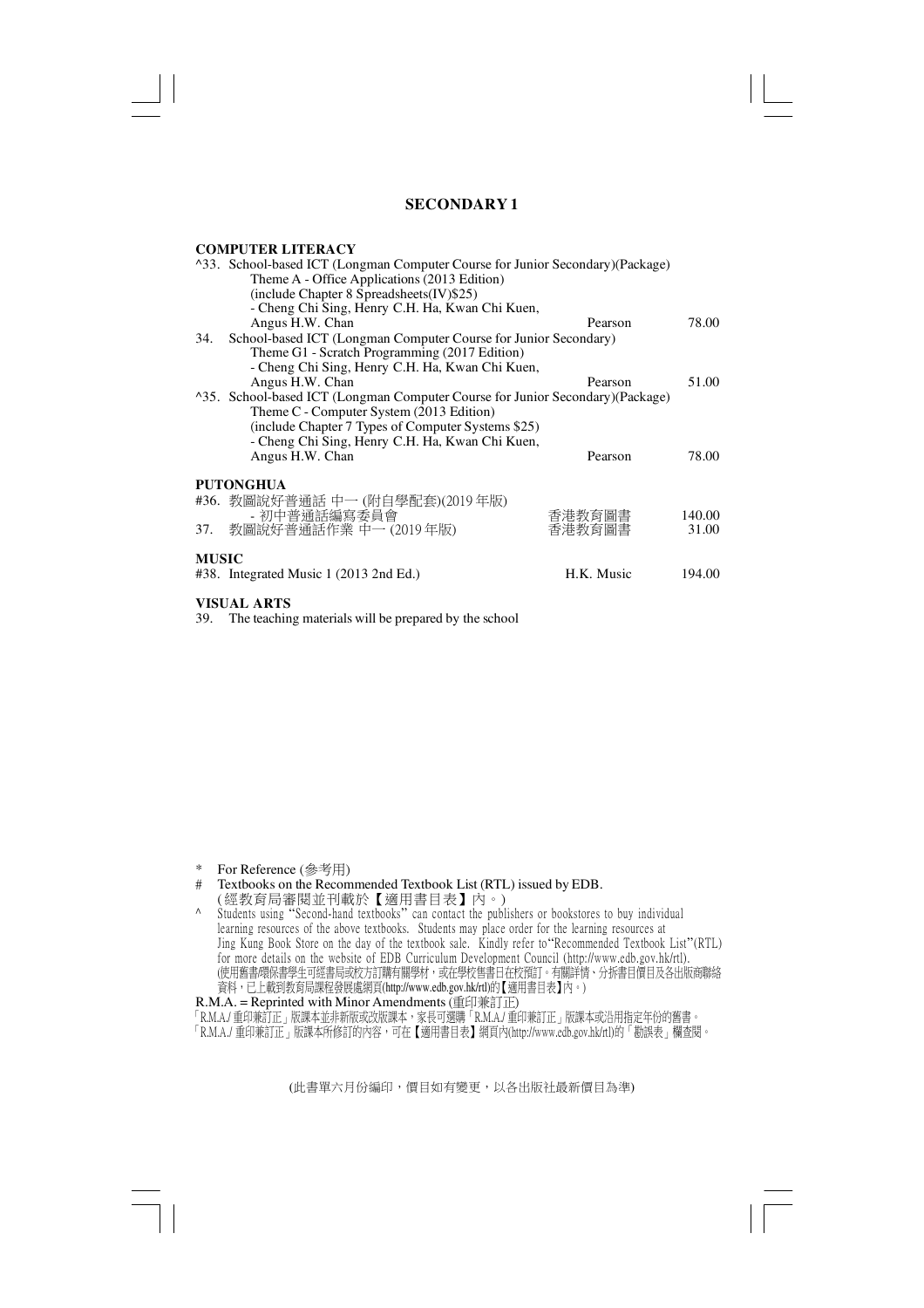$\mathbb{I} \bigsqcup_{\underline{\hspace{1em}}}$ 

 $\sqrt{\frac{1}{\sqrt{2}}}$ 

 $\overline{\mathbb{R}}$ 

| <b>ENGLISH</b>                                                                   |           |        |
|----------------------------------------------------------------------------------|-----------|--------|
| #^1. Longman English Edge JS2A (Package)                                         |           |        |
| (including Online Self-directed learning materials(Access card) \$29 &           |           |        |
| Longman English Buddy 3 (Set B) \$62)                                            |           |        |
| - J. Potter, S. Rigby, K. Wong                                                   | Pearson   | 211.00 |
| #^2. Longman English Edge JS2B (Package)                                         |           |        |
| (including Online Self-directed learning materials (Access card) \$29 &          |           |        |
| Longman English Buddy 4 (Set B) \$62)                                            |           |        |
| - J. Potter, S. Rigby, K. Wong                                                   | Pearson   | 211.00 |
| Longman English Edge Listening Book JS2A (2017 Ed.)<br>3.                        |           |        |
| (Data File included) - G. Hill                                                   | Pearson   | 100.00 |
| Longman English Edge Listening Book JS2B (2017 Ed.)<br>4.                        |           |        |
| (Data File included) - G. Hill                                                   | Pearson   | 100.00 |
| Developing Skills: Grammar & Usage for Junior Secondary Learners 2 (Set B)<br>5. |           |        |
| (2012 Ed.)                                                                       | Aristo    | 173.00 |
| 6.<br>The Canterville Ghost and Other Stories - Oscar Wilde                      | Macmillan | 83.00  |
| $*7.$<br>Oxford Advanced Learner's English-Chinese Dictionary                    |           |        |
| (Paperback)(9th Ed.)                                                             |           |        |
| (with iSpeaker+ iWriter DVD, App pack)                                           | Oxford    | 560.00 |
|                                                                                  |           |        |
| <b>CHINESE</b>                                                                   |           |        |
| #^8. 啟思中國語文 中二上 (套裝) (第四版)                                                       |           |        |
| (包括 2020年文言增潤材料 \$28)                                                            | 啟思        | 254.00 |
| #^9. 啟思中國語文 中二下 (套裝) (第四版)                                                       |           |        |
| (包括2020年文化知識增潤材料 \$28)                                                           | 啟思        | 254.00 |
| *10. 商務新詞典 (全新版)                                                                 | 商務        | 110.00 |
| 初中文言文閱讀能力步步升 2 (精簡三版)<br>11.                                                     |           |        |
| (校方將於開課後為中二學生集體訂購)                                                               | 匯知教育      |        |
|                                                                                  |           |        |
| <b>CHINESE HISTORY</b>                                                           |           |        |
| #12. 現代初中中國歷史 2 (第二版) - 呂振基、陳贊永                                                  | 現代        | 215.50 |
|                                                                                  |           |        |
| <b>MATHEMATICS</b>                                                               |           |        |
| #^13. Junior Secondary Mathematics in Action 2A (Modular Binding)(2021 Ed.)      |           |        |
| - C.M. Yeung, K.H. Yeung, K.Y. Tsui, K.C. Chan,                                  |           |        |
| F.C. Tong, M.K. Lui, M.N. Wong                                                   | Pearson   | 248.00 |
| #^14. Junior Secondary Mathematics in Action 2B (Modular Binding)(2021 Ed.)      |           |        |
| - C.M. Yeung, K.H. Yeung, K.Y. Tsui, K.C. Chan,                                  |           |        |
| F.C. Tong, M.K. Lui, M.N. Wong                                                   | Pearson   | 248.00 |
|                                                                                  |           |        |
| <b>INTEGRATED SCIENCE</b>                                                        |           |        |
| #15. Aristo Science for the New Century 2A (2018 Ed.)                            |           |        |
| - Y.M. Cheung, F. Sit, M.W. Tang                                                 | Aristo    | 214.00 |
| #16. Aristo Science for the New Century 2B (2018 Ed.)                            |           |        |
| - Y.M. Cheung, A Kai, D.S.C. Lee                                                 | Aristo    | 214.00 |
| Aristo Science for the New Century Assignment Book 2A (2018 Ed.)<br>17.          |           |        |
| - C.H. Chan, F. Sit                                                              | Aristo    | 75.00  |
| 18.<br>Aristo Science for the New Century Assignment Book 2B (2018 Ed.)          |           |        |
| - W.K. Chan, A Kai, D.S.C. Lee                                                   | Aristo    | 75.00  |
|                                                                                  |           |        |
| <b>HISTORY</b>                                                                   |           |        |
| #19. Journey Through History - New Topic-based Series 2A                         |           |        |
| $(2021 \text{ Ed.})$                                                             | Aristo    | 187.00 |
| #20. Journey Through History - New Topic-based Series 2B                         |           |        |
| $(2021 \text{ Ed.})$                                                             | Aristo    | 160.00 |
|                                                                                  |           |        |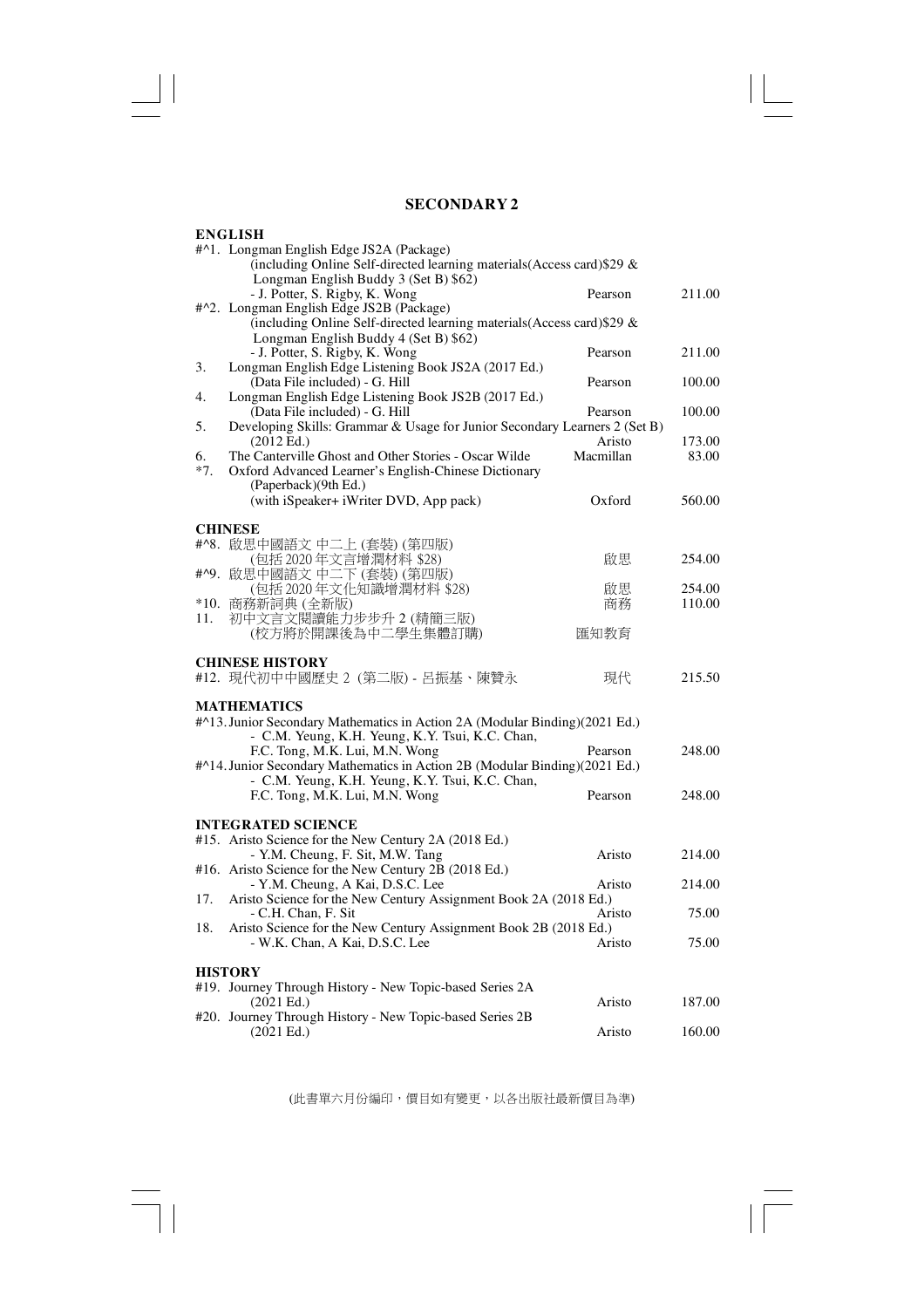$\sqrt{2}$ 

 $\mathbf{\underline{}}$ 

 $\overline{\overline{\mathbb{u}}}$ 

|     | <b>GEOGRAPHY</b>                                                                                                                 |           |        |
|-----|----------------------------------------------------------------------------------------------------------------------------------|-----------|--------|
|     | *21. Mini School Atlas (7th Ed.) (purchased in S.1)<br>#^22. Junior Secondary Exploring Geography Book 4: The Trouble with Water | Ling Kee  | 340.00 |
|     | (Package)(2nd Ed.)(include 2020 eResources Pack 4 \$28) (1st Term)                                                               |           |        |
|     | - Ip Kim Wai, Lam Chi Chung, Wong Kam Fai, Ho Sau Hung                                                                           |           |        |
|     | & Tsui Sau Ngan                                                                                                                  | Oxford    | 134.00 |
| 23. | Junior Secondary Exploring Geography Workbook 4: The Trouble with Water                                                          |           |        |
|     | (2nd Ed.)(1st Term)                                                                                                              |           |        |
|     | - Ip Kim Wai, Lam Chi Chung, Wong Kam Fai, Ho Sau Hung                                                                           | Oxford    |        |
|     | & Tsui Sau Ngan<br>#24. Junior Secondary Exploring Geography Book 10: Taming the Sand                                            |           | 50.00  |
|     | (2nd Ed.)(1st Term)                                                                                                              |           |        |
|     | - Ip Kim Wai, Lam Chi Chung, Wong Kam Fai, Anne Lee                                                                              | Oxford    | 113.00 |
|     | #^25. Junior Secondary Exploring Geography Book 2: Scramble for Energy(Package)                                                  |           |        |
|     | (2nd Ed.)(include 2020 eResources Pack 2 \$28)(2nd Term)(purchased in S.1)                                                       |           |        |
|     | - Ip Kim Wai, Lam Chi Chung, Wong Kam Fai, Ho Sau Hung                                                                           |           |        |
|     | & Tsui Sau Ngan                                                                                                                  | Oxford    | 134.00 |
| 26. | Junior Secondary Exploring Geography Workbook 2: Scramble for Energy                                                             |           |        |
|     | (2nd Ed.)(2nd Term)(purchased in S.1)                                                                                            |           |        |
|     | - Ip Kim Wai, Lam Chi Chung, Wong Kam Fai, Ho Sau Hung<br>& Tsui Sau Ngan                                                        | Oxford    | 50.00  |
| 27. | Interactive Geography Map Reading (2017 Ed.)(purchased in S.1)                                                                   |           |        |
|     | - Chau Yuk Lin, Mak Ka Bun, Siu Wai Lok, Tse Sui Fai                                                                             | Aristo    | 148.50 |
|     |                                                                                                                                  |           |        |
|     | <b>LIFE &amp; SOCIETY</b>                                                                                                        |           |        |
| 28. | New Century Life and Society Module 18: International Financial Centre                                                           |           |        |
|     | Foundation Part (2nd Ed., 2021 Updated Version)                                                                                  |           |        |
|     | - Lam Chor Kok, Chan Woon Kei                                                                                                    | Ling Kee  | 52.00  |
| 29. | New Century Life and Society Module 22: Hong Kong Government and I<br>Foundation Part (2nd Ed., 2021 Updated Version)            |           |        |
|     | - Lam Chor Kok, Chan Woon Kei                                                                                                    | Ling Kee  | 52.00  |
| 30. | New Century Life and Society Module 23: Upholding the Core Values of Our Society                                                 |           |        |
|     | Foundation Part (2nd Ed., 2021 Updated Version)                                                                                  |           |        |
|     | - Lam Chor Kok, Chan Woon Kei                                                                                                    | Ling Kee  | 52.00  |
| 31. | New Century Life and Society Module 29: Global Citizenship and Humanitarian Work                                                 |           |        |
|     | Foundation Part (2nd Ed., 2021 Updated Version)                                                                                  |           |        |
|     | - Lam Chor Kok, Chan Woon Kei                                                                                                    | Ling Kee  | 46.00  |
|     | <b>HOME ECONOMICS</b>                                                                                                            |           |        |
| 32. | New Focus in Technology and Living (Integrated Edition)                                                                          |           |        |
|     | (The units in the book are compiled by the school.                                                                               |           |        |
|     | The book has been purchased in S.1)                                                                                              | Manhattan | 156.00 |
|     |                                                                                                                                  |           |        |
|     | <b>DESIGN &amp; TECHNOLOGY</b>                                                                                                   |           |        |
| 33. | New Design & Technology for HK 1 (92 Revised Ed.)                                                                                |           |        |
|     | (Purchased in S.1)                                                                                                               | Pilot     | 185.00 |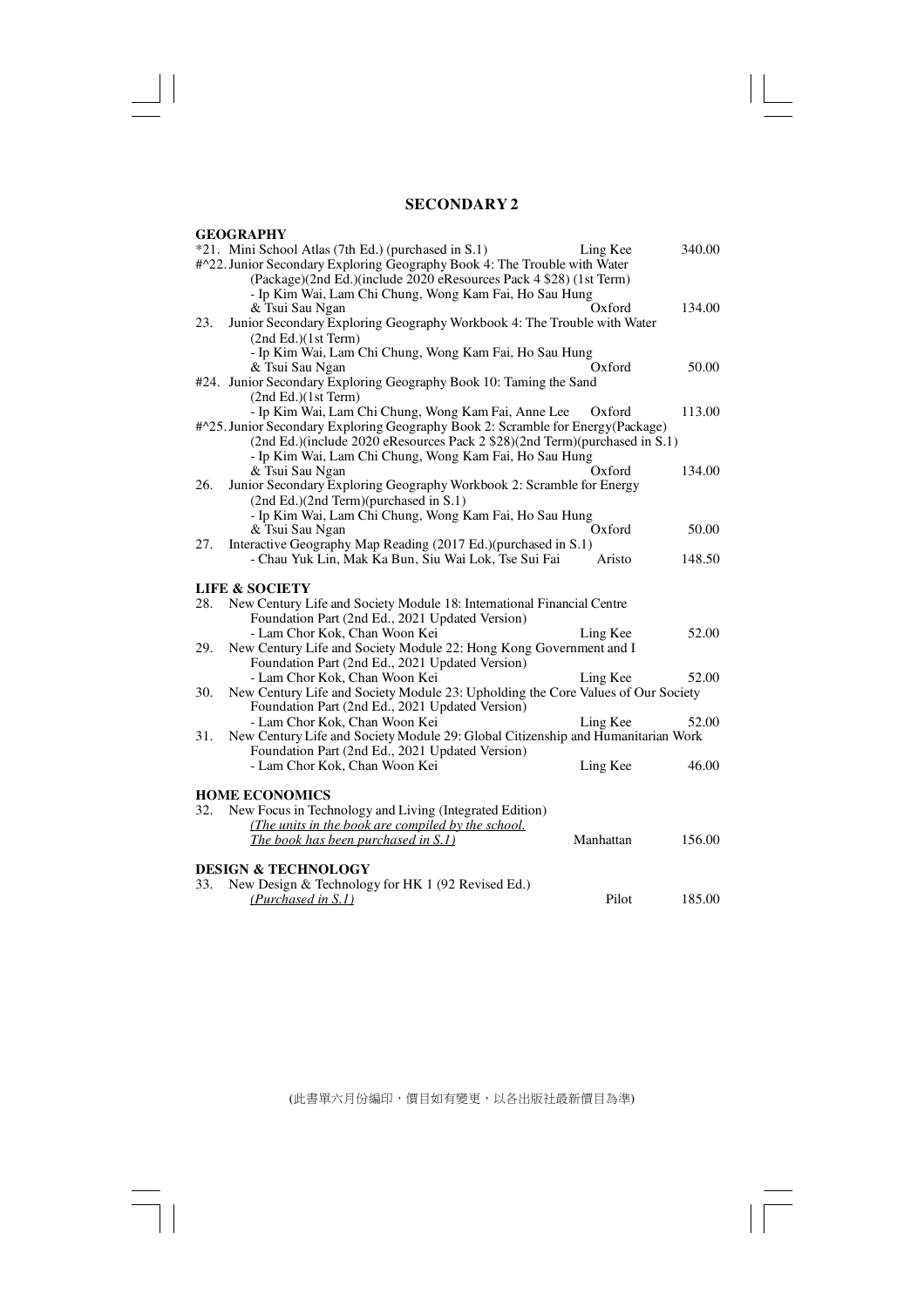#### **COMPUTER LITERACY**

|                                                                                            | <sup>1</sup> 34. School-based ICT (Longman Computer Course for Junior Secondary) (Package) |        |  |  |
|--------------------------------------------------------------------------------------------|--------------------------------------------------------------------------------------------|--------|--|--|
| Theme C - Computer System (2013 Ed.)                                                       |                                                                                            |        |  |  |
| (include Chapter 7 Types of Computer Systems \$25)                                         |                                                                                            |        |  |  |
| - Cheng Chi Sing, Henry C.H. Ha, Kwan Chi Kuen                                             |                                                                                            |        |  |  |
| (The book has been purchased in S.1)                                                       | Pearson                                                                                    | 78.00  |  |  |
| <sup>1</sup> 35. School-based ICT (Longman Computer Course for Junior Secondary) (Package) |                                                                                            |        |  |  |
| Theme B - Multimedia Production (2013 Ed.)                                                 |                                                                                            |        |  |  |
| (include Chapter 7 Interactive Multimedia Production \$25)                                 |                                                                                            |        |  |  |
| - Cheng Chi Sing, Henry C.H. Ha, Kwan Chi Kuen                                             | Pearson                                                                                    | 78.00  |  |  |
| <sup>^36</sup> . School-based ICT (Longman Computer Course for Junior Secondary) (Package) |                                                                                            |        |  |  |
| Theme A - Office Applications (2013 Edition)                                               |                                                                                            |        |  |  |
| (include Chapter 8 Spreadsheets(IV)\$25)                                                   |                                                                                            |        |  |  |
| - Cheng Chi Sing, Henry C.H. Ha, Kwan Chi Kuen                                             |                                                                                            |        |  |  |
| (The book has been purchased in S.1)                                                       | Pearson                                                                                    | 78.00  |  |  |
|                                                                                            |                                                                                            |        |  |  |
| <b>PUTONGHUA</b>                                                                           |                                                                                            |        |  |  |
| #37. 教圖說好普通話 中二 (附自學配套)(2019年版)                                                            |                                                                                            |        |  |  |
| - 初中普通話編寫委員會                                                                               | 香港教育圖書                                                                                     | 140.00 |  |  |
| 教圖說好普通話作業 中二 (2019年版)<br>38.                                                               | 香港教育圖書                                                                                     | 31.00  |  |  |
| <b>MUSIC</b>                                                                               |                                                                                            |        |  |  |
| #39. Integrated Music 1 (2013 2nd Ed.)( <i>Purchased in S.1</i> )                          | H.K. Music                                                                                 | 194.00 |  |  |
|                                                                                            |                                                                                            |        |  |  |
| <b>VISUAL ARTS</b>                                                                         |                                                                                            |        |  |  |

40. The teaching materials will be prepared by the school

- \* For Reference (參考用)<br># Textbooks on the Recom
- # Textbooks on the Recommended Textbook List (RTL) issued by EDB.
- ( 經教育局審閱並刊載於【適用書目表】內。)
- ^ Students using "Second-hand textbooks" can contact the publishers or bookstores to buy individual learning resources of the above textbooks. Students may place order for the learning resources at Jing Kung Book Store on the day of the textbook sale. Kindly refer to"Recommended Textbook List"(RTL) for more details on the website of EDB Curriculum Development Council (http://www.edb.gov.hk/rtl). (使用售書/環保書學生可經書局或校方訂購有關學材,或在學校售書日在校預訂。有關評情、分拆書目價目及各出版商聯絡 資料,已上載到教育局課程發展處網頁(http://www.edb.gov.hk/rtl)的【適用書目表】內。)

R.M.A. = Reprinted with Minor Amendments (重印兼訂正)

「R.M.A./ 重印兼訂正」版課本並非新版或改版課本,豕長可選購「R.M.A./ 重印兼訂正」版課本或冶用指定年份的售書。

「R.M.A./ 重印兼訂止」版課本所修訂的內容,可在【適用書目表】網貝內(http://www.edb.gov.hk/rtl)的「勘誤表」欄查閱。」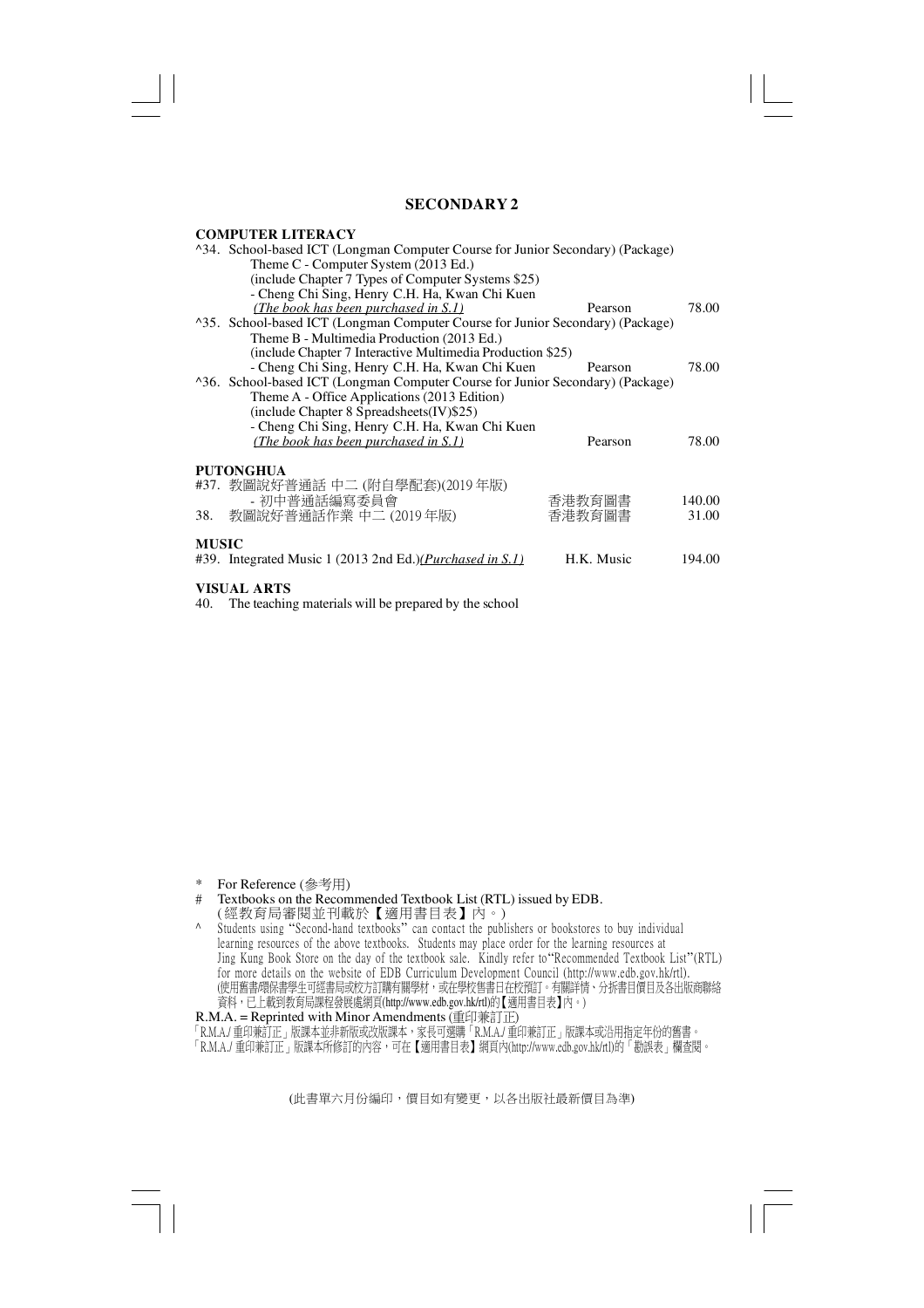$\sqrt{2}$ 

 $\mathrel{\underline{\sqcup}}$ 

 $\overline{\overline{\mathbb{u}}}$ 

|       | <b>ENGLISH</b>                                                                             |            |        |
|-------|--------------------------------------------------------------------------------------------|------------|--------|
|       | #^1. Longman English Edge JS3A (Package)                                                   |            |        |
|       | (including Online Self-directed learning materials(Access card) \$29 &                     |            |        |
|       | Longman English Buddy 5 (Set B) \$62)                                                      |            |        |
|       | - J. Potter, S. Rigby, K. Wong                                                             | Pearson    | 214.00 |
|       | #^2. Longman English Edge JS3B (Package)                                                   |            |        |
|       | (including Online Self-directed learning materials (Access card) \$29 &                    |            |        |
|       | Longman English Buddy 6 (Set B) \$62)                                                      |            |        |
|       | - J. Potter, S. Rigby, K. Wong                                                             | Pearson    | 214.00 |
| 3.    | Longman English Edge Listening Book JS3A (2017 Ed.)                                        |            |        |
|       | (Data File included) - G. Hill                                                             | Pearson    | 102.00 |
| 4.    | Longman English Edge Listening Book JS3B (2017 Ed.)<br>(Data File included) - G. Hill      | Pearson    | 102.00 |
| 5.    | Grammar Build-up for Secondary Students Book 3                                             |            |        |
|       | - Doris Hung & Jenny T.Y. Wong                                                             | Pan Lloyds | 151.00 |
| 6.    | Developing Skills TSA (with skills developing units & 5 mock tests)                        |            |        |
|       | (2nd Edition)                                                                              | Aristo     | 179.00 |
| $*7.$ | Oxford Advanced Learner's English-Chinese Dictionary                                       |            |        |
|       | (Paperback)(9th Ed.)                                                                       |            |        |
|       | (with iSpeaker+ iWriter DVD, App pack)                                                     | Oxford     | 560.00 |
|       |                                                                                            |            |        |
|       | <b>CHINESE</b>                                                                             |            |        |
|       | #^8. 啟思中國語文中三上 (套裝) (第四版)                                                                  |            |        |
|       | (包括 2020年實用文寫作筆記 \$28)                                                                     | 啟思         | 254.00 |
|       | #^9. 啟思中國語文中三下 (套裝) (第四版)                                                                  |            |        |
|       | (包括2020年指定文言經典精選 \$28)                                                                     | 啟思         | 254.00 |
| 10.   | 初中文言文閱讀能力步步升 3 (精簡三版)                                                                      |            |        |
|       | (校方將於開課後為中三學生集體訂購)                                                                         | 匯知教育       |        |
|       | *11. 商務新詞典 (全新版)                                                                           | 商務         | 110.00 |
|       |                                                                                            |            |        |
|       | <b>CHINESE HISTORY</b>                                                                     |            | 206.00 |
|       | #12. 探索中國史3 (第二版) 甲部課程 - 張志義、文永光、陳錦輝                                                       | 齡記         |        |
|       | <b>MATHEMATICS</b>                                                                         |            |        |
|       | #^13. Mathematics in Action 3A (Package)(3rd Ed.)(Modular Binding)                         |            |        |
|       | (include Supp Ex. 3A \$53)                                                                 |            |        |
|       | - K.H. Yeung, C.M. Yeung, Y.F. Kwok, H.Y. Cheung,                                          |            |        |
|       | K.C. Chan, F.C. Tong                                                                       | Pearson    | 246.00 |
|       | #^14. Mathematics in Action 3B (Package)(3rd Ed.)(Modular Binding)                         |            |        |
|       | (include Supp Ex. 3B \$53)                                                                 |            |        |
|       | - K.H. Yeung, C.M. Yeung, Y.F. Kwok, H.Y. Cheung,                                          |            |        |
|       | K.C. Chan, F.C. Tong                                                                       | Pearson    | 246.00 |
|       |                                                                                            |            |        |
|       | <b>BIOLOGY</b>                                                                             |            |        |
|       | #15. New Senior Secondary Mastering Biology 1A                                             |            |        |
|       | (For Biology & Combined Science)(3rd Ed.)                                                  |            |        |
|       | - H.W. Yung, K.M. Ho, Y.K. Ho, W.H. Sin, K.H. Tam, L.P. Tong Oxford                        |            | 239.00 |
|       |                                                                                            |            |        |
|       | <b>CHEMISTRY</b>                                                                           |            |        |
| 16.   | HKDSE Chemistry A Modern View Book 1A (Planet Earth)                                       |            |        |
|       | (2014 2nd Ed., 2019 R.M.A.)                                                                |            |        |
|       | - E. Cheng, J. Chow, Y.F. Chow, A. Kai, S.L. Lee, W.H. Wong                                | Aristo     | 101.00 |
| 17.   | HKDSE Chemistry A Modern View Book 1B (Microscopic World I)<br>(2014 2nd Ed., 2019 R.M.A.) |            |        |
|       | - E. Cheng, J. Chow, Y.F. Chow, A. Kai, S.L. Lee, W.H. Wong                                | Aristo     | 141.00 |
|       |                                                                                            |            |        |
|       |                                                                                            |            |        |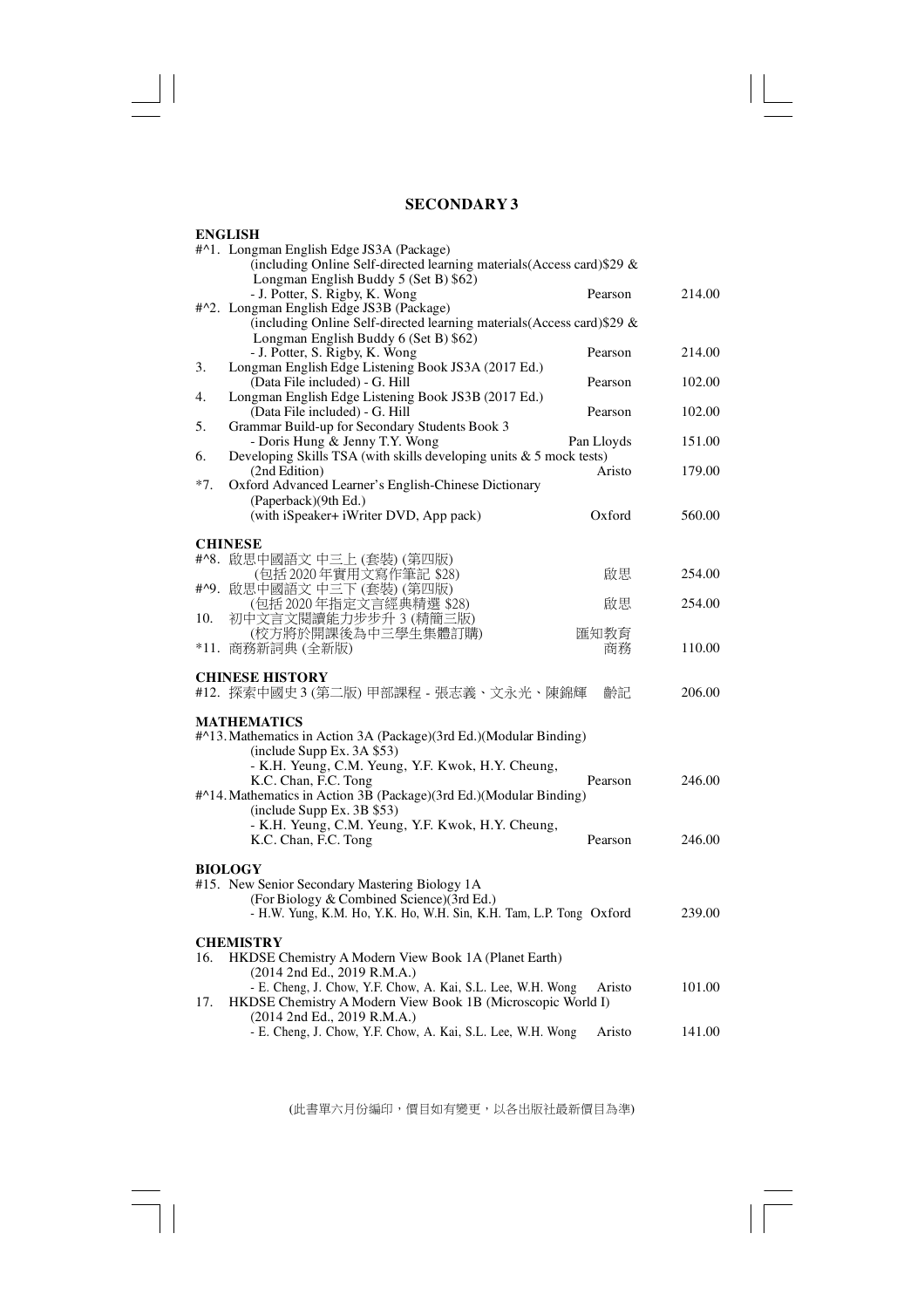$\sqrt{\frac{1}{\Gamma}}$ 

 $\mathbf{\underline{}}$ 

 $\frac{1}{\sqrt{2}}$ 

| <b>PHYSICS</b>                                                                                                                                      |          |        |
|-----------------------------------------------------------------------------------------------------------------------------------------------------|----------|--------|
| #18. New Senior Secondary Physics at Work 1 - Heat and Gases (For Physics) (Package)                                                                |          |        |
| (2015 2nd Ed., 2020 R.M.A.)(Include: Handy DSE Revision Notes 1 \$28)<br>- Wong Siu Ling, Pang Wing Chung, Lie Ho Yin, Lam Shiu Bun                 | Oxford   | 204.00 |
| #19. New Senior Secondary Physics at Work 3A - Wave Motion I (Package)                                                                              |          |        |
| (For Physics & Combined Science)(2015 2nd Ed., 2020 R.M.A.)                                                                                         |          |        |
| (Include: Handy DSE Revision Notes 3A \$28)<br>- Wong Siu Ling, Pang Wing Chung, Lie Ho Yin, Lam Shiu Bun                                           | Oxford   | 159.00 |
|                                                                                                                                                     |          |        |
| <b>GEOGRAPHY</b>                                                                                                                                    |          |        |
| #^20. Junior Secondary Exploring Geography Book 5: Living with Natural Hazards<br>(Package)(2nd Ed.)(include 2020 eResources Pack 5 \$28)(1st Term) |          |        |
| - Ip Kim Wai, Lam Chi Chung, Wong Kam Fai, Ho Sau Hung                                                                                              |          |        |
| & Tsui Sau Ngan                                                                                                                                     | Oxford   | 134.00 |
| Junior Secondary Exploring Geography Workbook 5: Living with Natural Hazards<br>21.                                                                 |          |        |
| (2nd Ed.)(1st Term)<br>- Ip Kim Wai, Lam Chi Chung, Wong Kam Fai, Ho Sau Hung                                                                       |          |        |
| & Tsui Sau Ngan                                                                                                                                     | Oxford   | 50.00  |
| #22. Junior Secondary Exploring Geography Book 11: Changing Climate,                                                                                |          |        |
| Changing Environments (2nd Ed.)(2nd Term)                                                                                                           |          |        |
| - Ip Kim Wai, Lam Chi Chung, Wong Kam Fai, Ho Sau Hung                                                                                              |          |        |
| & Tsui Sau Ngan<br>#^23. Junior Secondary Exploring Geography Book 3: Food Problems(Package)                                                        | Oxford   | 113.00 |
| (2nd Ed.)(include 2020 eResources Pack 3 \$28)(2nd Term)(purchased in S.2)                                                                          |          |        |
| - Ip Kim Wai, Lam Chi Chung, Wong Kam Fai, Ho Sau Hung                                                                                              |          |        |
| & Tsui Sau Ngan                                                                                                                                     | Oxford   | 134.00 |
| Junior Secondary Exploring Geography Workbook 3: Food Problems<br>24.<br>(2nd Ed.)(2nd Term)(purchased in S.2)                                      |          |        |
| - Ip Kim Wai, Lam Chi Chung, Wong Kam Fai, Ho Sau Hung                                                                                              |          |        |
| & Tsui Sau Ngan                                                                                                                                     | Oxford   | 50.00  |
| *25. Mini School Atlas (7th Ed.) (Purchased in S.1)                                                                                                 | Ling Kee | 340.00 |
| Interactive Geography Map Reading (2017 Ed.)(purchased in S.1)<br>26.<br>- Chau Yuk Lin, Mak Ka Bun, Siu Wai Lok, Tse Sui Fai                       | Aristo   | 148.50 |
|                                                                                                                                                     |          |        |
| <b>COMPUTER LITERACY</b>                                                                                                                            |          |        |
| ^27. School-based ICT (Longman Computer Course for Junior Secondary) (Package)                                                                      |          |        |
| Theme C - Computer System (2013 Edition)<br>(include Chapter 7 Types of Computer Systems \$25)                                                      |          |        |
| - Cheng Chi Sing, Henry C.H. Ha, Kwan Chi Kuen,                                                                                                     |          |        |
| (The book has been purchased in $S(1)$ )                                                                                                            | Pearson  | 78.00  |
| <sup>1</sup> 28. School-based ICT (Longman Computer Course for Junior Secondary) (Package)                                                          |          |        |
| Theme E - Internet Applications and Security (2013 Edition)<br>(include Chapter 6 More on Internet Services and Applications II \$25)               |          |        |
| - Cheng Chi Sing, Henry C.H. Ha, Kwan Chi Kuen,                                                                                                     |          |        |
|                                                                                                                                                     | Pearson  | 78.00  |
|                                                                                                                                                     |          |        |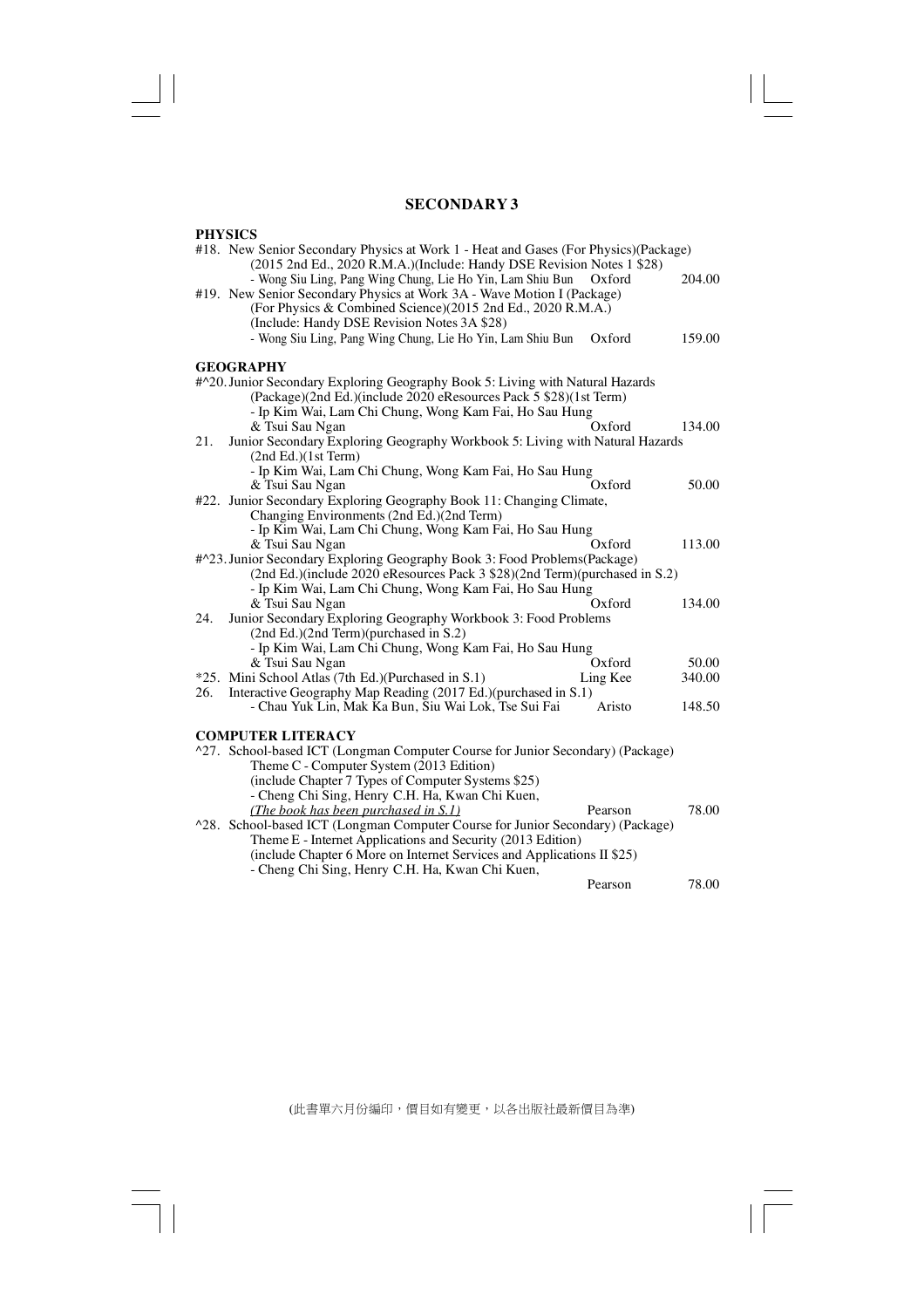### **PUTONGHUA** #29. 教圖說好普通話 中三 (附自學配套)(2019 年版) - 初中普通話編寫委員會 香港教育圖書 140.00<br>副說好普通話作業 中三 (2019年版) 香港教育圖書 31.00 30. 教圖說好普通話作業 中三 (2019年版) **MUSIC** 31. School based teaching materials will be used **VISUAL ARTS** 32. The teaching materials will be prepared by the school **ECONOMICS** 33. Notes to be provided by the teacher. **HISTORY** 34. Issue Enquiry Series Section 31 International Conflicts and Threats to Peace in the 20th Century (2015 2nd Ed.) Aristo 189.00 **LIFE & SOCIETY** 35. New Century Life and Society Module 9: One World One Family Foundation Part (2nd Ed., 2021 Updated Version) - Lam Chor Kok, Chan Woon Kei Ling Kee 46.00 36. New Century Life and Society Module 19: World Trade Foundation Part (2nd Ed., 2021 Updated Version) - Lam Chor Kok, Chan Woon Kei Ling Kee 52.00 37. New Century Life and Society Module 25: Chinese Political System Foundation Part (2nd Ed., 2021 Updated Version) - Lam Chor Kok, Chan Woon Kei Ling Kee 52.00 38. New Century Life and Society Module 26: China's Step Forward to the World Foundation Part (2nd Ed., 2021 Updated Version) - Lam Chor Kok, Chan Woon Kei Ling Kee 52.00

\* For Reference (參考用)<br># Textbooks on the Recom

Textbooks on the Recommended Textbook List (RTL) issued by EDB. ( 經教育局審閱並刊載於【適用書目表】內。)

^ Students using "Second-hand textbooks" can contact the publishers or bookstores to buy individual learning resources of the above textbooks. Students may place order for the learning resources at Jing Kung Book Store on the day of the textbook sale. Kindly refer to"Recommended Textbook List"(RTL) for more details on the website of EDB Curriculum Development Council (http://www.edb.gov.hk/rtl). (使用售書/環保書學生可經書局或校方訂購有關學材,或在學校售書日在校預訂。有關評情、分拆書目價目及各出版商聯絡 資料,已上載到教育局課程發展處網頁(http://www.edb.gov.hk/rtl)的【適用書目表】內。)

R.M.A. = Reprinted with Minor Amendments (重印兼訂正)

「R.M.A./ 重印兼訂正」版課本並非新版或改版課本,家長可選購「R.M.A./ 重印兼訂正」版課本或沿用指定年份的舊書。 「R.M.A./ 重印兼訂正」版課本所修訂的內容,可在【適用書目表】網頁內(http://www.edb.gov.hk/rtl)的「勘誤表」欄查閱。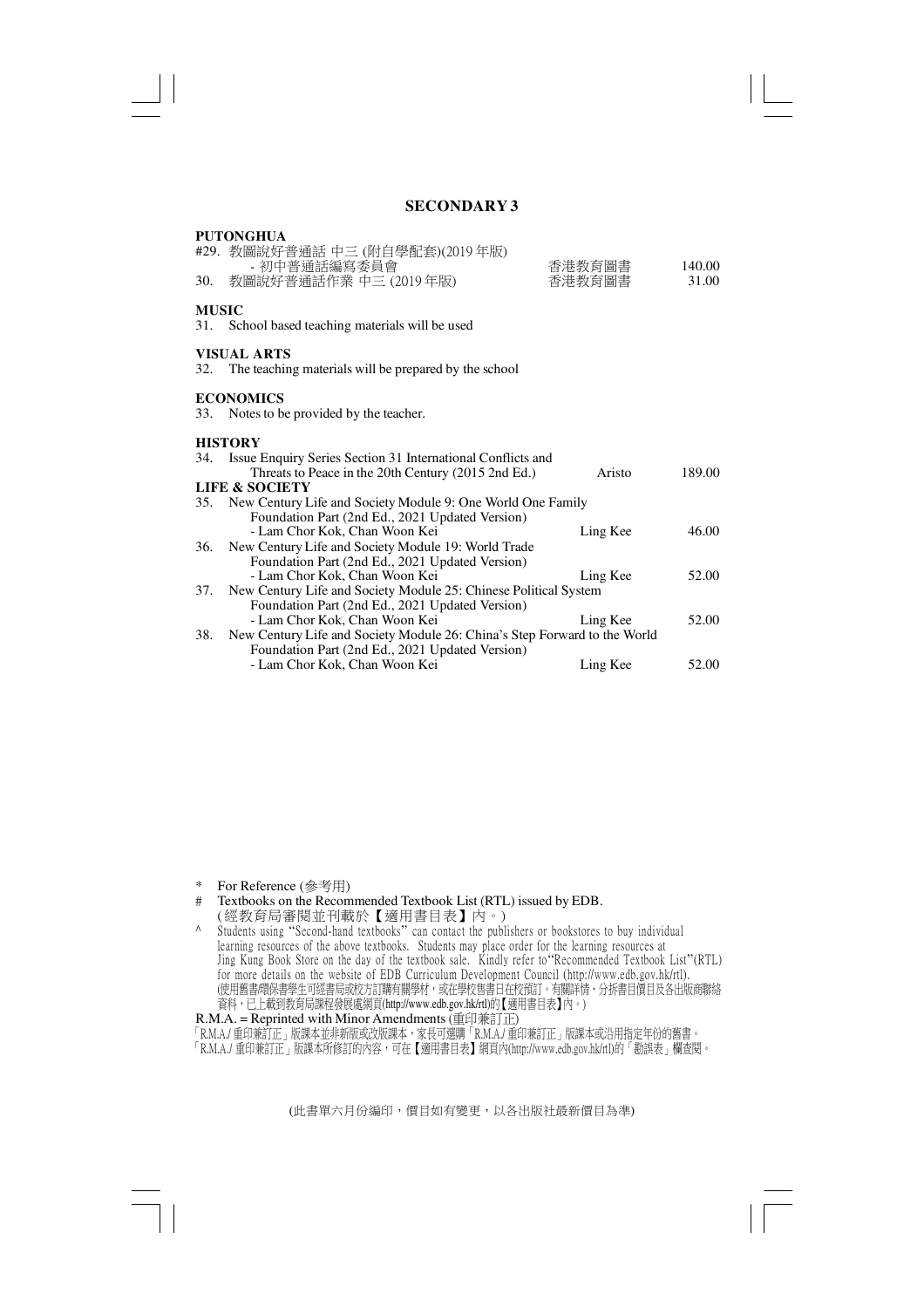$\overline{\overline{\Gamma}}$ 

 $\begin{array}{c|c} \hline \quad \quad & \quad \quad & \quad \quad \\ \hline \quad \quad & \quad \quad & \quad \quad \\ \hline \end{array}$ 

 $\overline{\overline{\phantom{a}}\phantom{a}}$ 

|               | <b>ENGLISH</b>                                                                                                          |         |        |
|---------------|-------------------------------------------------------------------------------------------------------------------------|---------|--------|
| 1.            | Developing Skills for HKDSE Papers 1 & 2 Reading & Writing Book 4                                                       |         |        |
|               | (Set B) (2021 Revised Ed.)                                                                                              |         |        |
|               | - C. Nancarrow, S.L. Chu, J. Armstrong                                                                                  | Aristo  | 283.00 |
| 2.            | Developing Skills for HKDSE Paper 3 Listening & Integrated Skills Book 4                                                |         |        |
|               | (Set B) (2018 Ed.) - C. Nancarrow, K.S. Yuen                                                                            | Aristo  | 283.00 |
| $^{\wedge}3.$ | Performance Plus for the HKDSE (4) Paper 4 Speaking (3rd Ed.)                                                           |         |        |
|               | (include Students' Online Resources and MP3)                                                                            |         |        |
|               | - Diana Esser (Package)                                                                                                 | Pilot   | 169.00 |
| $*4.$         | Oxford Advanced Learner's English-Chinese Dictionary                                                                    |         |        |
|               | (Paperback)(9th Ed.)                                                                                                    |         |        |
|               | (with iSpeaker+ iWriter DVD, App pack)                                                                                  | Oxford  | 560.00 |
|               |                                                                                                                         |         |        |
|               | <b>CHINESE</b>                                                                                                          |         |        |
| 5.            | 新高中中國語文新編 (第二版)校本課程用書(文言文)                                                                                              |         |        |
|               | - 鄺銳強、林潔明、陳淑貞、杜若鴻、朱國輝、                                                                                                  |         | 298.00 |
| 6.            | 李潔明、黃海卓、彭偉諾、宋思進<br>新高中中國語文新編 (第二版)校本課程用書(白話文)                                                                           | 香港教育圖書  |        |
|               | - 鄺銳強、林潔明、陳淑貞、杜若鴻、朱國輝、                                                                                                  |         |        |
|               | 李潔明、黃海卓、彭偉諾、宋思進                                                                                                         | 香港教育圖書  | 222.00 |
|               |                                                                                                                         |         |        |
|               | <b>CHINESE HISTORY</b>                                                                                                  |         |        |
| #7.           | 高中中國歷史 四上 (必修部份) (第二版)                                                                                                  |         |        |
|               | - 呂振基、王穎芝、姚世外                                                                                                           | 現代      | 223.50 |
| #8.           | 高中中國歷史 四下 (必修部份) (第二版)                                                                                                  |         |        |
|               | - 呂振基、王穎芝、姚世外                                                                                                           | 現代      | 223.50 |
|               |                                                                                                                         |         |        |
|               | <b>MATHEMATICS - COMPULSORY</b>                                                                                         |         |        |
|               | #^9. NSS Mathematics in Action (Compulsory Part) 4A (Package) (2014 2nd Ed.)                                            |         |        |
|               | (Modular Binding) (include Bridge Programme S3 to S4 \$63 &                                                             |         |        |
|               | Revision Handbook 4A \$31) - C.M. Yeung, K.H. Yeung, Y.F. Kwok,                                                         |         |        |
|               | H.W. Lee, H.Y. Cheung, P.F. Man                                                                                         | Pearson | 255.00 |
|               | #^10. NSS Mathematics in Action (Compulsory Part) 4B (Package) (2014 2nd Ed.)                                           |         |        |
|               | (Modular Binding) (include Revision Handbook 4B \$31 & Getting                                                          |         |        |
|               | Pass Tutorial for DSE Book A \$55) - C.M. Yeung, K.H. Yeung,                                                            |         |        |
|               | Y.F. Kwok, H.W. Lee, H.Y. Cheung, P.F. Man                                                                              | Pearson | 255.00 |
|               |                                                                                                                         |         |        |
|               | <b>MATHEMATICS - EXTENDED</b>                                                                                           |         |        |
|               | #^11. HKDSE Mathematics in Action (Extended Part) Module 1                                                              |         |        |
|               | (Calculus and Statistics) Vol. 1 (2019 Edition)                                                                         |         | 296.00 |
|               | - K.H. Yeung, Y.F. Kwok, H.Y. Cheung, K.C. Chan, M.K. Lui<br>#^12. HKDSE Mathematics in Action (Extended Part) Module 2 | Pearson |        |
|               | (Algebra and Calculus) Vol. 1 (2019 Edition)                                                                            |         |        |
|               | - K.H. Yeung, C.M. Yeung, H.W. Lee                                                                                      | Pearson | 306.00 |
|               |                                                                                                                         |         |        |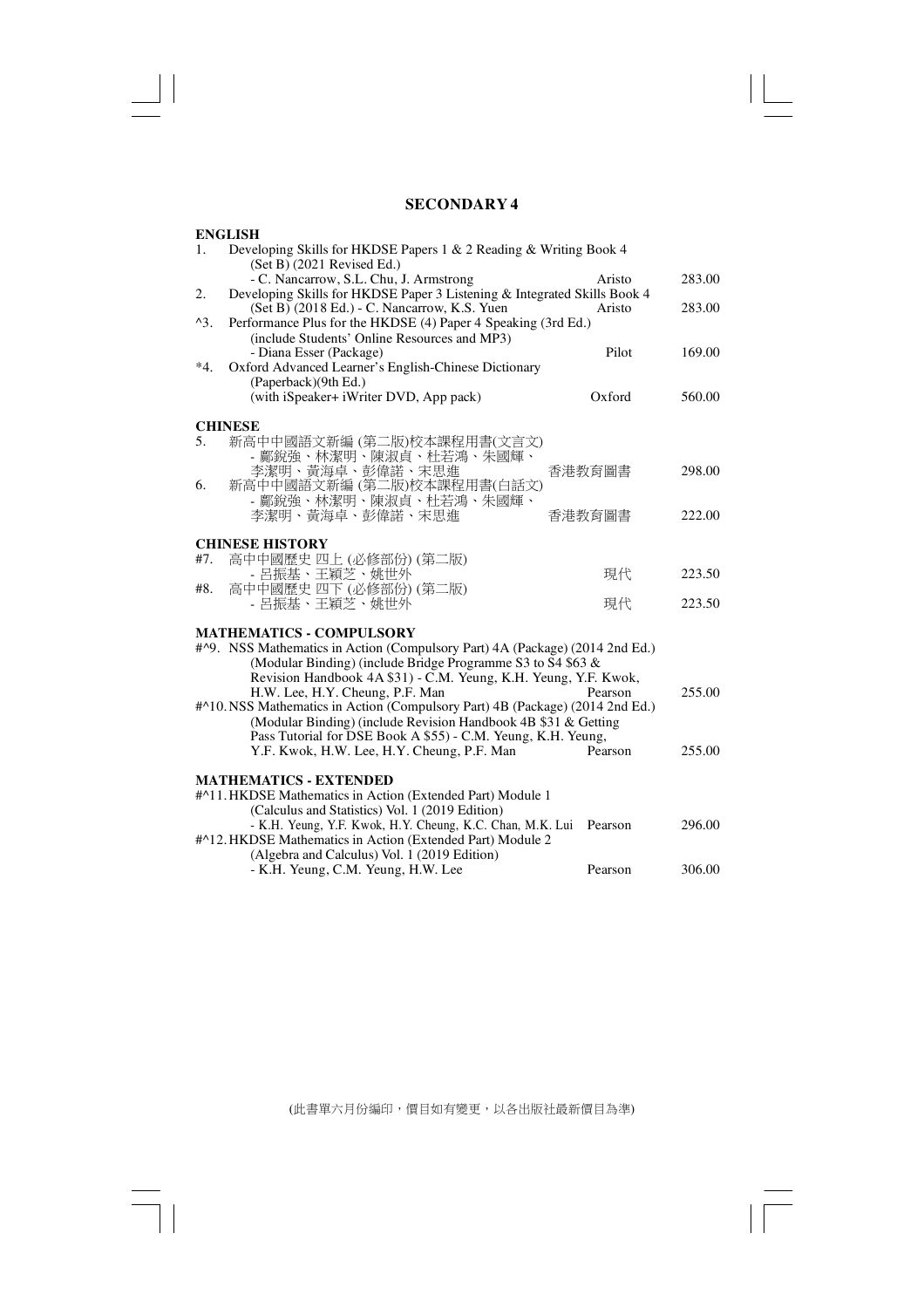$\sqrt{\overline{\phantom{m}}\phantom{m}}$ 

 $\mathbf{\underline{}}$ 

 $\overline{\mathbb{R}}$ 

|     | <b>CHEMISTRY</b>                                                                       |          |        |
|-----|----------------------------------------------------------------------------------------|----------|--------|
| 13. | HKDSE Chemistry A Modern View Book 1C (Metals)                                         |          |        |
|     | (2014 2nd Ed., 2019 R.M.A.)                                                            |          |        |
|     | - E. Cheng, J. Chow, Y.F. Chow, A. Kai, S.L. Lee, W.H. Wong                            | Aristo   | 102.00 |
|     | #14. HKDSE Chemistry A Modern View Book 2                                              |          |        |
|     | (For Chemistry and Combined Science) (2014 2nd Ed., 2019 R.M.A.)                       |          |        |
|     | - E. Cheng, J. Chow, Y.F. Chow, A. Kai, S.L. Lee, W.H. Wong                            | Aristo   | 339.00 |
|     | #15. HKDSE Chemistry A Modern View Book 3A                                             |          |        |
|     | (For Chemistry) (2014 2nd Ed., 2019 R.M.A.)                                            |          |        |
|     | - E. Cheng, J. Chow, Y.F. Chow, A. Kai, S.L. Lee, W.H. Wong                            | Aristo   | 101.50 |
|     | #16. HKDSE Chemistry A Modern View Book 3B                                             |          |        |
|     | (For Chemistry and Combined Science) (2014 2nd Ed., 2019 R.M.A.)                       |          |        |
|     | - E. Cheng, J. Chow, Y.F. Chow, A. Kai, S.L. Lee, W.H. Wong                            | Aristo   | 237.00 |
|     | <b>PHYSICS</b>                                                                         |          |        |
|     | #17. New Senior Secondary Physics at Work 2 - Force and Motion (For Physics) (Package) |          |        |
|     | (2015 2nd Ed., 2020 R.M.A.)(Include: Handy DSE Revision Notes 2 \$28)                  |          |        |
|     | - Wong Siu Lung, Pang Wing Chung, Lie Ho Yin, Lam Shiu Bun                             | Oxford   | 389.00 |
|     | #18. New Senior Secondary Physics at Work 3B - Wave Motion II (Package)                |          |        |
|     | (2015 2nd Ed., 2020 R.M.A.)(For Physics and Combined Science)                          |          |        |
|     | (Include: Handy DSE Revision Notes 3B \$28)                                            |          |        |
|     | - Wong Siu Lung, Pang Wing Chung, Lie Ho Yin, Lam Shiu Bun                             | Oxford   | 222.00 |
|     | *19. New Senior Secondary Physics at Work (Second Ed.) Basic Exercises 2               |          |        |
|     | (with Solutions)                                                                       | Oxford   | 153.00 |
|     |                                                                                        |          |        |
|     | <b>BIOLOGY</b>                                                                         |          |        |
|     | #20. HKDSE Biology Connecting Concepts Chapters 8 (2019 Ed.)                           |          |        |
|     | - W.K. Chan, Y.W. Faan, C.P. Lam, K.K. Ng, F. Sit                                      | Aristo   | 48.00  |
| 21. | HKDSE Biology Connecting Concepts Chapters 9 (2019 Ed.)                                |          |        |
|     | - W.K. Chan, Y.W. Faan, C.P. Lam, K.K. Ng, F. Sit                                      | Aristo   | 53.00  |
|     | #22. HKDSE Biology Connecting Concepts 2A (2019 Ed.)                                   |          |        |
|     | - W.K. Chan, Y.W. Faan, C.P. Lam, K.K. Ng, F. Sit                                      | Aristo   | 289.50 |
|     | #23. HKDSE Biology Connecting Concepts 2B (2019 Ed.)                                   |          |        |
|     | - W.K. Chan, Y.W. Faan, C.P. Lam, K.K. Ng, F. Sit                                      | Aristo   | 254.50 |
|     |                                                                                        |          |        |
|     | <b>ECONOMICS</b><br>#24. HKDSE Economics in Life Microeconomics 1 (2019 2nd Ed.)       |          |        |
|     | - Pang Ming Fai, Ng Kei Ling, Leung Kwok Kit                                           | Aristo   | 212.00 |
|     | #25. HKDSE Economics in Life Microeconomics 2 (2019 2nd Ed.)                           |          |        |
|     | - Pang Ming Fai, Ng Kei Ling, Leung Kwok Kit                                           | Aristo   | 212.00 |
|     | #26. HKDSE Economics in Life Microeconomics 3 (2019 2nd Ed.)                           |          |        |
|     | - Pang Ming Fai, Ng Kei Ling, Leung Kwok Kit                                           | Aristo   | 212.00 |
|     |                                                                                        |          |        |
|     | <b>GEOGRAPHY</b>                                                                       |          |        |
|     | #27. Senior Secondary Exploring Geography 1 (3rd Ed.)                                  |          |        |
|     | - Ip Kim Wai, Lam Chi Chung, Ho Sau Hung,                                              |          |        |
|     | Tsui Sau Ngan & Au Yeung Wing Man                                                      | Oxford   | 378.00 |
|     | #28. HKDSE New Interactive Geography E1: Dynamic Earth:                                |          |        |
|     | The Building of Hong Kong (2014 Ed.)                                                   |          |        |
|     | - Tse Sui Fai, Chau Yuk Lin, Mak Ka Bun, Siu Wai Lok                                   | Aristo   | 140.00 |
|     | *29. Mini School Atlas (7th Ed.) (Purchased in S.1)                                    | Ling Kee | 340.00 |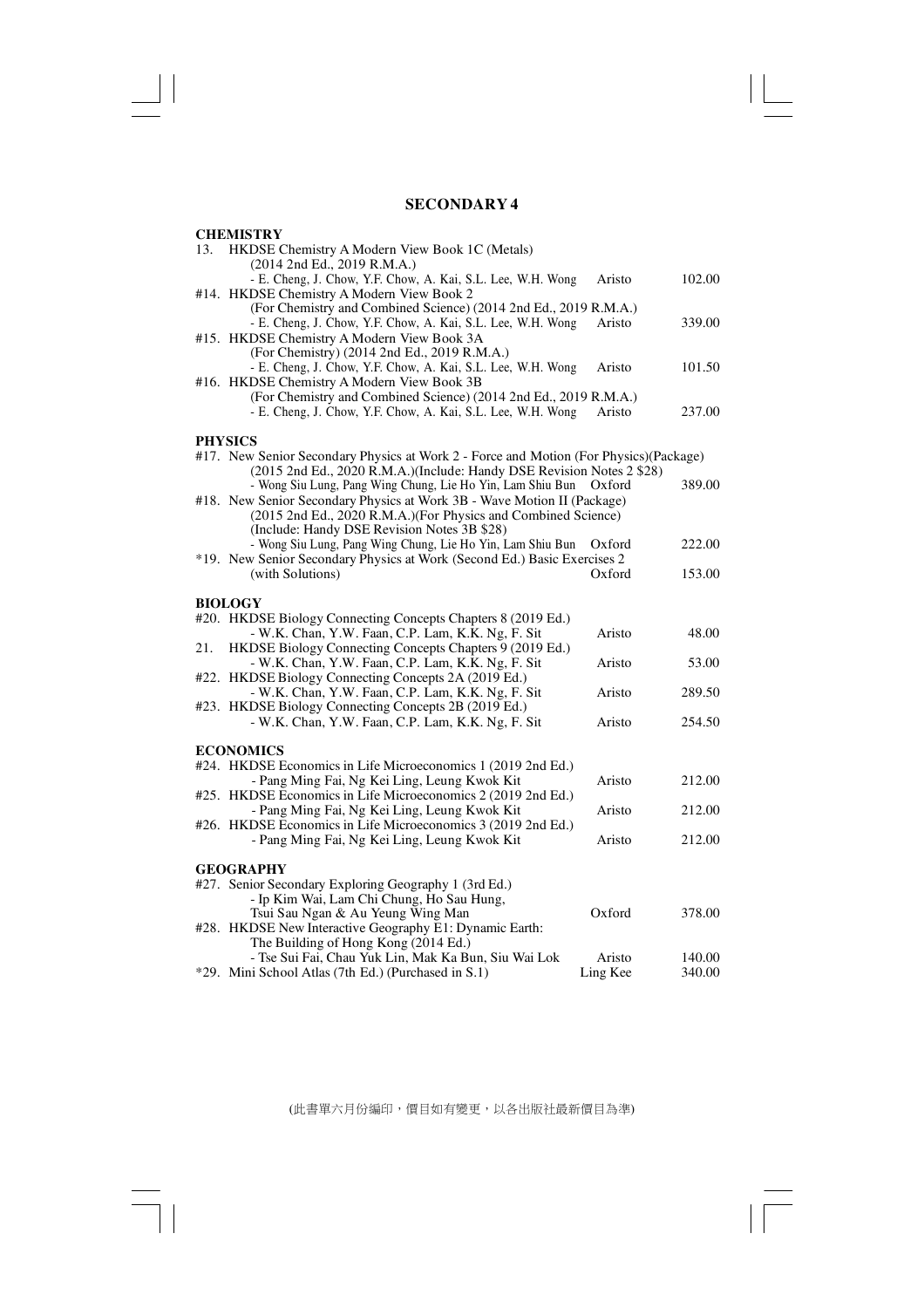#### **BUSINESS, ACCOUNTING AND FINANCIAL STUDIES**

|     | #^30. NSS BAFS: Business Environment and Introduction to Management       |          |        |
|-----|---------------------------------------------------------------------------|----------|--------|
|     | (Package)(Compulsory Part)(2nd Ed.)                                       |          |        |
|     | (include 2020 Exam track $$27 &$ Study Guide $$27)$ )                     |          |        |
|     | - Pak Cho Kan, Lam Pun Lee                                                | Pearson  | 246.00 |
|     | #^31.NSS BAFS: Frank Wood's Introduction to Accounting                    |          |        |
|     | (Package)(Compulsory Part)(2nd Ed.)                                       |          |        |
|     | (include 2020 Exam track $$27 &$ Study Guide $$27)$ )                     |          |        |
|     | - Eric Lo Chi Chung, Frank Wood                                           | Pearson  | 235.00 |
|     | #32. New Horizon BAFS: Basics of Personal Financial Management            |          |        |
|     | (Compulsory Part) - Raymond So, Toby Mak                                  | H.K.E.P. | 151.00 |
|     | <b>INFORMATION AND COMMUNICATION TECHNOLOGY</b>                           |          |        |
|     | #^33. New Senior Secondary Information and Communication Technology       |          |        |
|     | Compulsory Vol. 1 (Package)(include Exam Guide 1 (Revised Edition)\$42,   |          |        |
|     | HKDSE Practical Handbook 1 \$36 & HKDSE Handbook (Online updates) 1 \$33) |          |        |
|     | - Lai Yiu Chi, Cheng Chi Shing, Yau Siu Hung, To Ka Wai Pearson           |          | 379.00 |
|     | ^34. New Senior Secondary Information and Communication Technology        |          |        |
|     | Elective D Software Development Vol. 1 (Package)                          |          |        |
|     | (include SBA Guide 1 (Revised Ed.)\$36) - Henry C.H. Ha Pearson           |          | 344.00 |
|     |                                                                           |          |        |
|     | <b>TOURISM AND HOSPITALITY STUDIES</b>                                    |          |        |
| 35. | Notes to be provided by the teacher.                                      |          |        |
|     |                                                                           |          |        |

### **HISTORY**

| піэтокі                                                                   |          |        |
|---------------------------------------------------------------------------|----------|--------|
| #36. New Century World History Theme B: Conflicts and Co-operation in the |          |        |
| 20th -century World                                                       |          |        |
| - Ho Wai Kin, Liu Yik Ling                                                | Ling Kee | 324.00 |
|                                                                           |          |        |

#### **MUSIC**

37. School based teaching materials will be used.

### **CITIZENSHIP & SOCIAL DEVELOPMENT**

38. To be confirmed in September.

- \* For Reference (參考用)
- # Textbooks on the Recommended Textbook List (RTL) issued by EDB.
- ( 經教育局審閱並刊載於【適用書目表】內。)
- ^ Students using "Second-hand textbooks" can contact the publishers or bookstores to buy individual learning resources of the above textbooks. Students may place order for the learning resources at Jing Kung Book Store on the day of the textbook sale. Kindly refer to"Recommended Textbook List"(RTL) for more details on the website of EDB Curriculum Development Council (http://www.edb.gov.hk/rtl). (使用售書/環保書學生可經書局或校方訂購有關學材,或在學校售書日在校預訂。有關評情、分拆書目價目及各出版商聯絡 資料,已上載到教育局課程發展處網貝(http://www.edb.gov.hk/rtl)的【適用書目表】內。)<br>R.M.A. = Reprinted with Minor Amendments (重印兼訂正)

「R.M.A./ 重印兼訂正」版課本並非新版或改版課本,豕長可選購「R.M.A./ 重印兼訂正」版課本或冶用指定年份的售書。

「R.M.A./ 重印兼訂正」版課本所修訂的內容,可在【適用書目表】網貝內(http://www.edb.gov.hk/rtl)的「勘誤表」欄查閱。」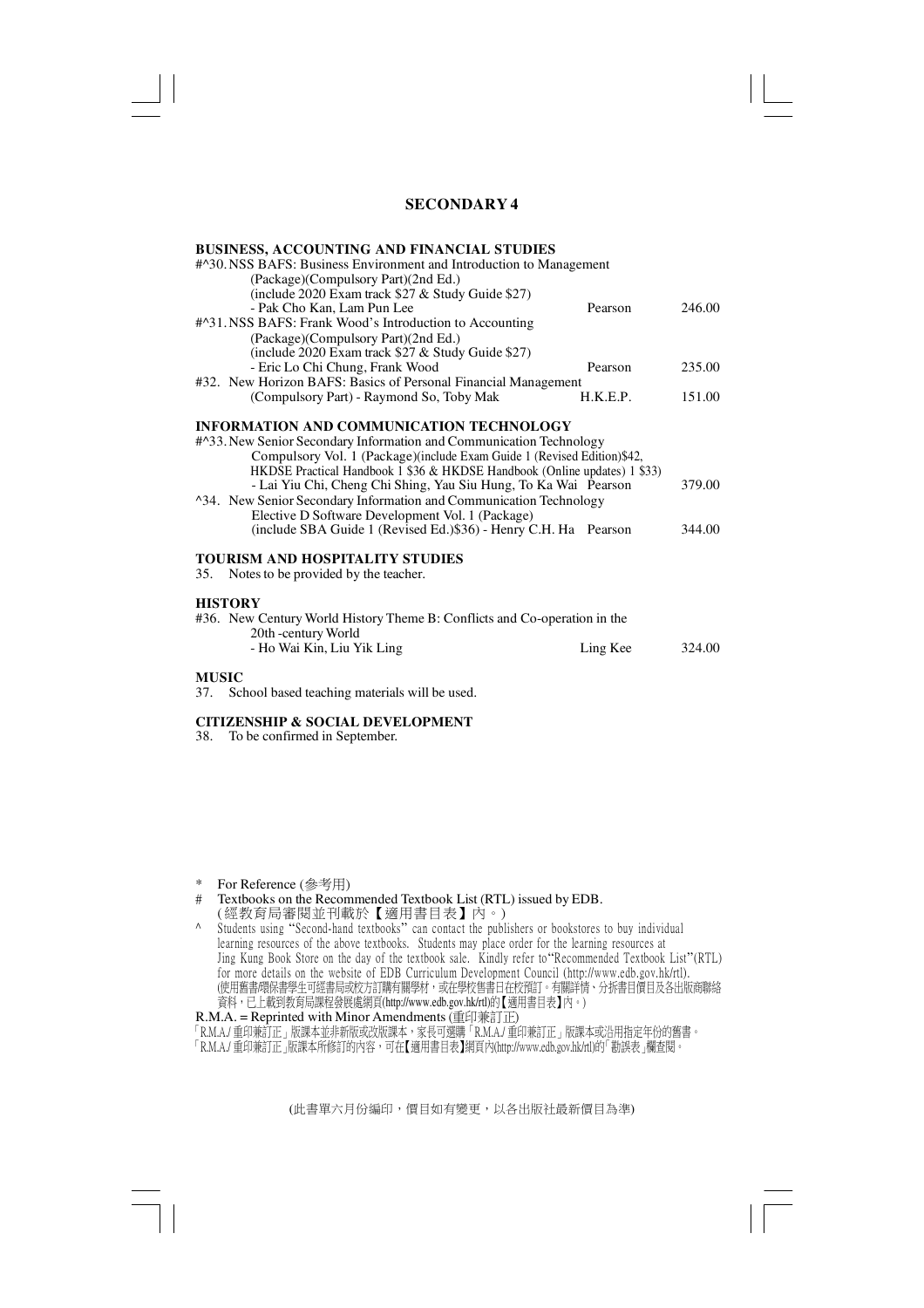$\sqrt{\frac{1}{\sqrt{2}}}$ 

 $\mathbf{\underline{}}$ 

 $\overline{\mathbb{R}}$ 

|       | <b>ENGLISH</b>                                                                                             |         |        |
|-------|------------------------------------------------------------------------------------------------------------|---------|--------|
| ^1.   | Complete Exam Practice for the HKDSE Edge Sets 1-8 (Package)                                               |         |        |
|       | (2019 2nd Ed.) (include videos for self-learning)                                                          |         |        |
|       | - Gary Hill, Jeremy Lanaway, Paula Siddle                                                                  | Pearson | 415.00 |
| $*2.$ | Oxford Advanced Learner's English-Chinese Dictionary                                                       |         |        |
|       | (Paperback)(9th Ed.)                                                                                       |         |        |
|       | (with iSpeaker+ iWriter DVD, App pack)                                                                     | Oxford  | 560.00 |
|       |                                                                                                            |         |        |
|       | <b>CHINESE</b>                                                                                             |         |        |
| #3.   | 新高中中國語文新編 (第二版) 第三冊                                                                                        |         |        |
|       | - 鄺銳強、林潔明、陳淑貞、杜若鴻、朱國輝、                                                                                     |         |        |
|       | 李潔明、黃海卓、彭偉諾、宋思進                                                                                            | 香港教育圖書  | 236.00 |
| #4.   | 新高中中國語文新編 (第二版) 第四冊                                                                                        |         |        |
|       | - 鄺銳強、林潔明、陳淑貞、杜若鴻、朱國輝、                                                                                     |         |        |
|       | 李潔明、黃海卓、彭偉諾、宋思進                                                                                            | 香港教育圖書  | 236.00 |
|       | <b>CHINESE HISTORY</b>                                                                                     |         |        |
| #5.   | 高中中國歷史 五上 (必修部份) (第二版)                                                                                     |         |        |
|       | - 呂振基、王穎芝、姚世外                                                                                              | 現代      | 217.50 |
| #6.   | 高中中國歷史 五下 (必修部份) (第二版)                                                                                     |         |        |
|       | - 呂振基、王穎芝、姚世外                                                                                              | 現代      | 217.50 |
|       |                                                                                                            |         |        |
|       | <b>MATHEMATICS - COMPULSORY</b>                                                                            |         |        |
|       | #^7. NSS Mathematics in Action (Compulsory Part) 5A (Package)(2015 2nd Ed.)                                |         |        |
|       | (Modular Binding) (include Bridge Programme S4 to S5 \$60 &                                                |         |        |
|       | Revision Handbook 5A \$31) - C.M. Yeung, K.H. Yeung, Y.F. Kwok,                                            |         |        |
|       | H.W. Lee, H.Y. Cheung, P.F. Man                                                                            | Pearson | 255.00 |
|       | #^8. NSS Mathematics in Action (Compulsory Part) 5B (Package)(2015 2nd Ed.)                                |         |        |
|       | (Modular Binding) (include Revision Handbook 5B \$31 & Getting                                             |         |        |
|       | Pass Tutorial for DSE Book B \$55)- C.M. Yeung, K.H. Yeung,                                                |         |        |
|       | Y.F. Kwok, H.W. Lee, H.Y. Cheung, P.F. Man                                                                 | Pearson | 255.00 |
|       |                                                                                                            |         |        |
|       | <b>MATHEMATICS - EXTENDED</b>                                                                              |         |        |
|       | #^9. HKDSE Mathematics in Action (Extended Part) Module 1                                                  |         |        |
|       | (Calculus and Statistics) Vol. 2 (2020 Edition)                                                            |         |        |
|       | - K.H. Yeung, Y.F. Kwok, H.Y. Cheung, K.C. Chan, M.K. Lui                                                  | Pearson | 296.00 |
|       | #^10. HKDSE Mathematics in Action (Extended Part) Module 2<br>(Algebra and Calculus) Vol. 2 (2020 Edition) |         |        |
|       | - K.H. Yeung, C.M. Yeung, H.W. Lee                                                                         | Pearson | 317.00 |
|       |                                                                                                            |         |        |
|       | <b>CHEMISTRY</b>                                                                                           |         |        |
|       | #11. HKDSE Chemistry A Modern View Book 4A (For Chemistry)                                                 |         |        |
|       | (2014 2nd Ed., 2019 R.M.A.)                                                                                |         |        |
|       | - E. Cheng, J. Chow, Y.F. Chow, A. Kai, S.L. Lee, W.H. Wong                                                | Aristo  | 142.50 |
|       | #12. HKDSE Chemistry A Modern View Book 4B (For Chemistry)                                                 |         |        |
|       | $(2014 \text{ 2nd Ed., } 2019 \text{ R.M.A.})$                                                             |         |        |
|       | - E. Cheng, J. Chow, Y.F. Chow, A. Kai, S.L. Lee, W.H. Wong                                                |         |        |
|       |                                                                                                            | Aristo  | 211.00 |
|       | #13. HKDSE Chemistry A Modern View Book 5 Industrial Chemisty                                              |         |        |
|       | (For Chemistry)(2014 2nd Ed., 2019 R.M.A.)                                                                 |         |        |
|       | - E. Cheng, J. Chow, Y.F. Chow, A. Kai, S.L. Lee, W.H. Wong                                                | Aristo  | 258.50 |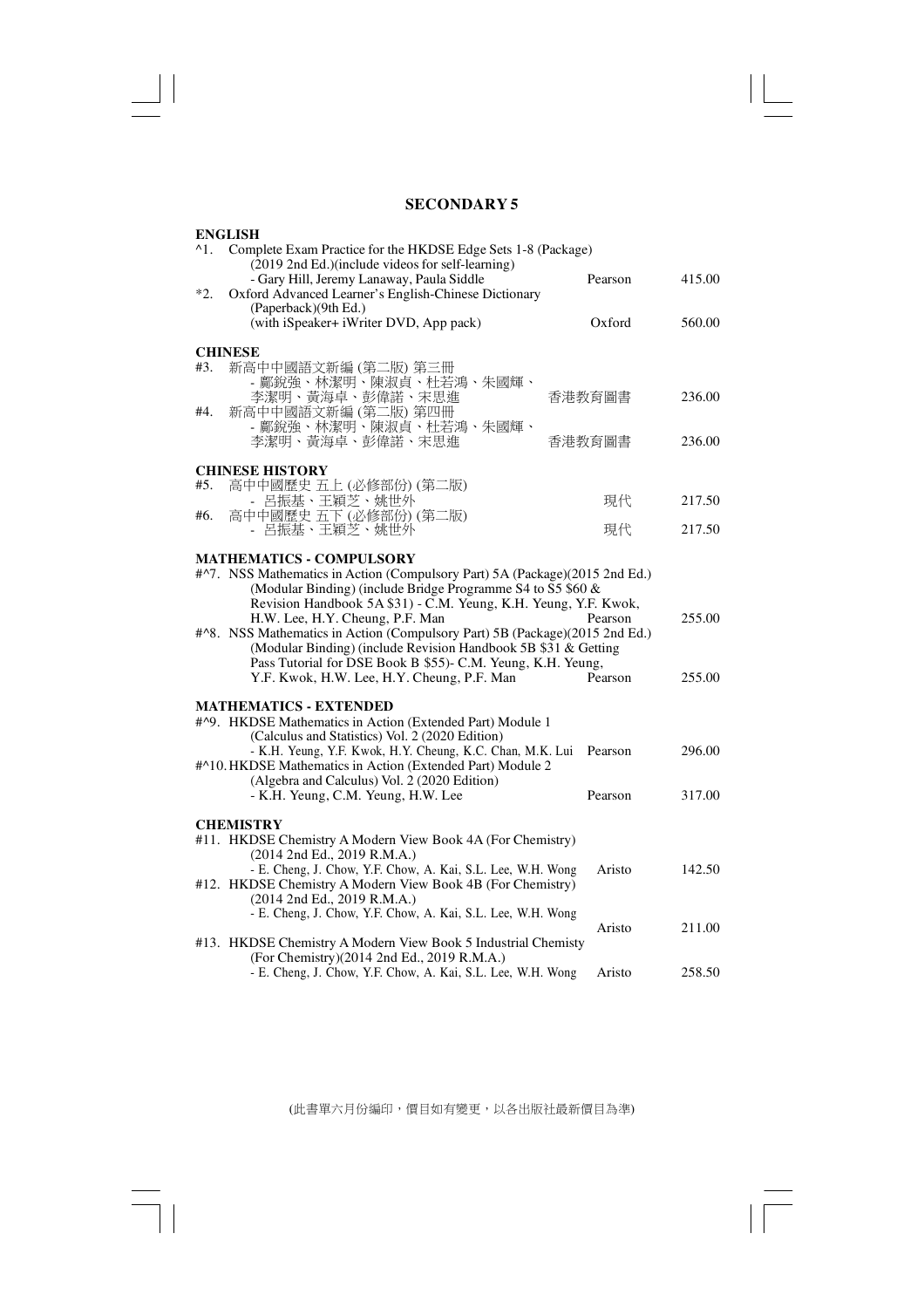$\lfloor$ 

 $\overline{1}$ 

 $\overline{\neg}$ 

| <b>PHYSICS</b>                                                                                                                                     |          |        |
|----------------------------------------------------------------------------------------------------------------------------------------------------|----------|--------|
| #14. New Senior Secondary Physics at Work 4 - Electricity and Magnetism                                                                            |          |        |
| (2015 2nd Ed., 2020 R.M.A.)(For Physics and Combined Science)                                                                                      |          |        |
| (Include: Handy DSE Revision Notes 4 \$28)                                                                                                         |          |        |
| - Wong Siu Lung, Pang Wing Chung, Lie Ho Yin, Lam Shiu Bun                                                                                         | Oxford   | 317.00 |
| #15. New Senior Secondary Physics at Work 5 - Radioactivity and Nuclear Energy                                                                     |          |        |
| (2016 2nd Ed., 2020 R.M.A.)(For Physics)                                                                                                           |          |        |
| (Include: Handy DSE Revision Notes 5 \$28)                                                                                                         |          |        |
| - Wong Siu Lung, Pang Wing Chung, Lie Ho Yin, Lam Shiu Bun                                                                                         | Oxford   | 137.00 |
| #16. Active Physics 8: Energy and Use of Energy (Elective Part)                                                                                    |          |        |
| $-S.S.$ Tong                                                                                                                                       | Pearson  | 171.00 |
| *17. New Senior Secondary Physics at Work (Second Ed.) Basic Exercises 3B                                                                          |          |        |
| (with Solutions)                                                                                                                                   | Oxford   | 92.00  |
| *18. New Senior Secondary Physics at Work (Second Ed.) Basic Exercises 4                                                                           |          |        |
| (with Solutions)                                                                                                                                   | Oxford   | 159.00 |
| <b>BIOLOGY</b>                                                                                                                                     |          |        |
| #19. HKDSE Biology Connecting Concepts 2C (2019 Ed.)                                                                                               |          |        |
| - W.K. Chan, Y.W. Faan, C.P. Lam, K.K. Ng, F. Sit                                                                                                  | Aristo   | 103.50 |
| #20. HKDSE Biology Connecting Concepts 3 (2019 Ed.)                                                                                                |          |        |
| - W.K. Chan, Y.W. Faan, C.P. Lam, K.K. Ng, F. Sit                                                                                                  | Aristo   | 117.00 |
| #21. HKDSE Biology Connecting Concepts 4 (2019 Ed.)                                                                                                |          |        |
| - W.K. Chan, Y.W. Faan, C.P. Lam, K.K. Ng, F. Sit                                                                                                  | Aristo   | 175.00 |
|                                                                                                                                                    |          |        |
| <b>ECONOMICS</b>                                                                                                                                   |          |        |
| #22. HKDSE Economics in Life Macroeconomics 1 (2019 2nd Ed.)                                                                                       |          |        |
| - Pang Ming Fai, Ng Kei Ling, Leung Kwok Kit                                                                                                       | Aristo   | 212.00 |
| #23. HKDSE Economics in Life Macroeconomics 2 (2019 2nd Ed.)                                                                                       |          |        |
| - Pang Ming Fai, Ng Kei Ling, Leung Kwok Kit                                                                                                       | Aristo   | 212.00 |
|                                                                                                                                                    |          |        |
| <b>GEOGRAPHY</b>                                                                                                                                   |          |        |
| #24. Senior Secondary Exploring Geography 3 (3rd Ed.)                                                                                              |          |        |
| - Ip Kim Wai, Lam Chi Chung, Ho Sau Hung,                                                                                                          |          |        |
| Tsui Sau Ngan & Au Yeung Wing Man                                                                                                                  | Oxford   | 429.00 |
| #25. HKDSE New Interactive Geography E2: Weather and Climate (2014 Ed.)                                                                            |          |        |
| - Chau Yuk Lin, Mak Ka Bun, Siu Wai Lok                                                                                                            | Aristo   | 140.00 |
| *26. Mini School Atlas (7th Ed.) (Purchased in S.1)                                                                                                | Ling Kee | 340.00 |
|                                                                                                                                                    |          |        |
| <b>BUSINESS, ACCOUNTING AND FINANCIAL STUDIES</b>                                                                                                  |          |        |
| <b>Compulsory Part</b>                                                                                                                             |          |        |
| #27. New Horizon BAFS: Basics of Personal Financial Management (Compulsory Part)<br>- Raymond So, Toby Mak<br>Hong Kong Educational Publishing Co. |          | 151.00 |
| <b>Accounting Elective</b>                                                                                                                         |          |        |
| ^28. NSS BAFS: Frank Wood's Financial Accounting 1 (Package)                                                                                       |          |        |
| (Elective Part)(2nd Ed.)                                                                                                                           |          |        |
| (include 2020 Exam track \$27 & Study Guide \$27)                                                                                                  | Pearson  | 280.00 |
| ^29. NSS BAFS: Frank Wood's Financial Accounting 2 (Package)                                                                                       |          |        |
| (Elective Part) (2nd Ed. Revised)                                                                                                                  |          |        |
| (include 2020 Exam track \$27 & Study Guide \$27)                                                                                                  | Pearson  | 292.00 |
|                                                                                                                                                    |          |        |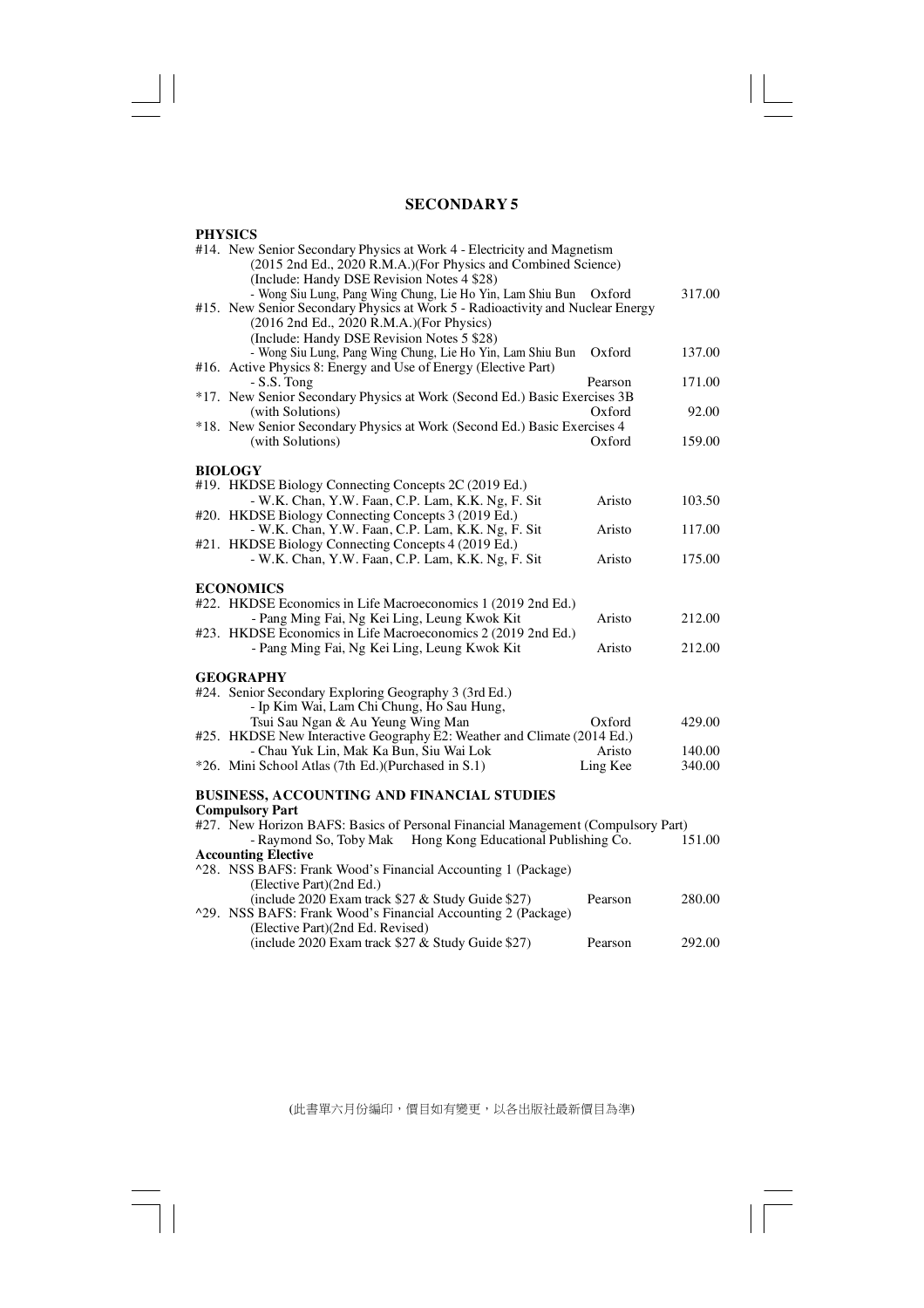#### **INFORMATION AND COMMUNICATION TECHNOLOGY**

|     | <b>HISTORY</b>                                                                     |        |
|-----|------------------------------------------------------------------------------------|--------|
| 34. | Notes to be provided by the teacher.                                               |        |
|     | <b>TOURISM AND HOSPITALITY STUDIES</b>                                             |        |
|     | Ming Pao. Marshall Cavendish                                                       | 250.00 |
|     | (1st Ed. 2018) - Reviewer: Lau Chun To, Author: Ng Ho Bun                          |        |
| 33. | MP MCE Senior Secondary Liberal Studies: M5 Public Health                          |        |
|     | - Poon Huen Wai<br>H.K.E.P.                                                        | 273.00 |
|     | 32. New Horizon Liberal Studies: Modern China (4th Combined Ed., 2020 Revised Ed.) |        |
|     | <b>LIBERAL STUDIES</b>                                                             |        |
|     | - Henry C.H. Ha (2nd Term)<br>Pearson                                              | 236.00 |
|     | (include SBA Guide Vol. 2 (Revised Edition)\$36)                                   |        |
|     | Elective D Software Development Vol. 2 (Package)                                   |        |
|     | ^31. New Senior Secondary Information and Communication Technology                 |        |
|     | - Lai Yiu Chi, Cheng Chi Shing, Yau Siu Hung, To Ka Wai Pearson                    | 379.00 |
|     | HKDSE Practical Handbook 2 \$36 & HKDSE Handbook (Online updates) 2 \$33)          |        |
|     | Compulsory Vol. 2 (Package) (include Exam Guide 2 (Revised Edition)\$42,           |        |
|     | #^30. New Senior Secondary Information and Communication Technology                |        |

| #35. New Century World History Introduction & Theme A: Modernization and |          |        |
|--------------------------------------------------------------------------|----------|--------|
| Transformation in the 20th Century Asia Vol. 1                           | Ling Kee | 303.00 |
| #36. New Century World History Introduction & Theme A: Modernization and |          |        |
| Transformation in the 20th Century Asia Vol. 2                           | Ling Kee | 167.00 |

- \* For Reference (參考用)<br># Textbooks on the Recom
- Textbooks on the Recommended Textbook List (RTL) issued by EDB.
- ( 經教育局審閱並刊載於【適用書目表】內。)
- ^ Students using "Second-hand textbooks" can contact the publishers or bookstores to buy individual learning resources of the above textbooks. Students may place order for the learning resources at Jing Kung Book Store on the day of the textbook sale. Kindly refer to"Recommended Textbook List"(RTL) for more details on the website of EDB Curriculum Development Council (http://www.edb.gov.hk/rtl). (使用售書/環保書學生可經書局或校方訂購有關學材,或在學校售書日在校預訂。有關評情、分拆書目價目及各出版商聯絡 資料,已上載到教育局課程發展處網頁(http://www.edb.gov.hk/rtl)的【適用書目表】內。)

R.M.A. = Reprinted with Minor Amendments (重印兼訂正)

「R.M.A./ 重印兼訂正」版課本並非新版或改版課本,豕長可選購「R.M.A./ 重印兼訂正」版課本或冶用指定年份的售書。

「R.M.A./ 重印兼訂正」版課本所修訂的內容,可在【適用書目表】網貝內(http://www.edb.gov.hk/rtl)的「勘誤表」欄查閱。」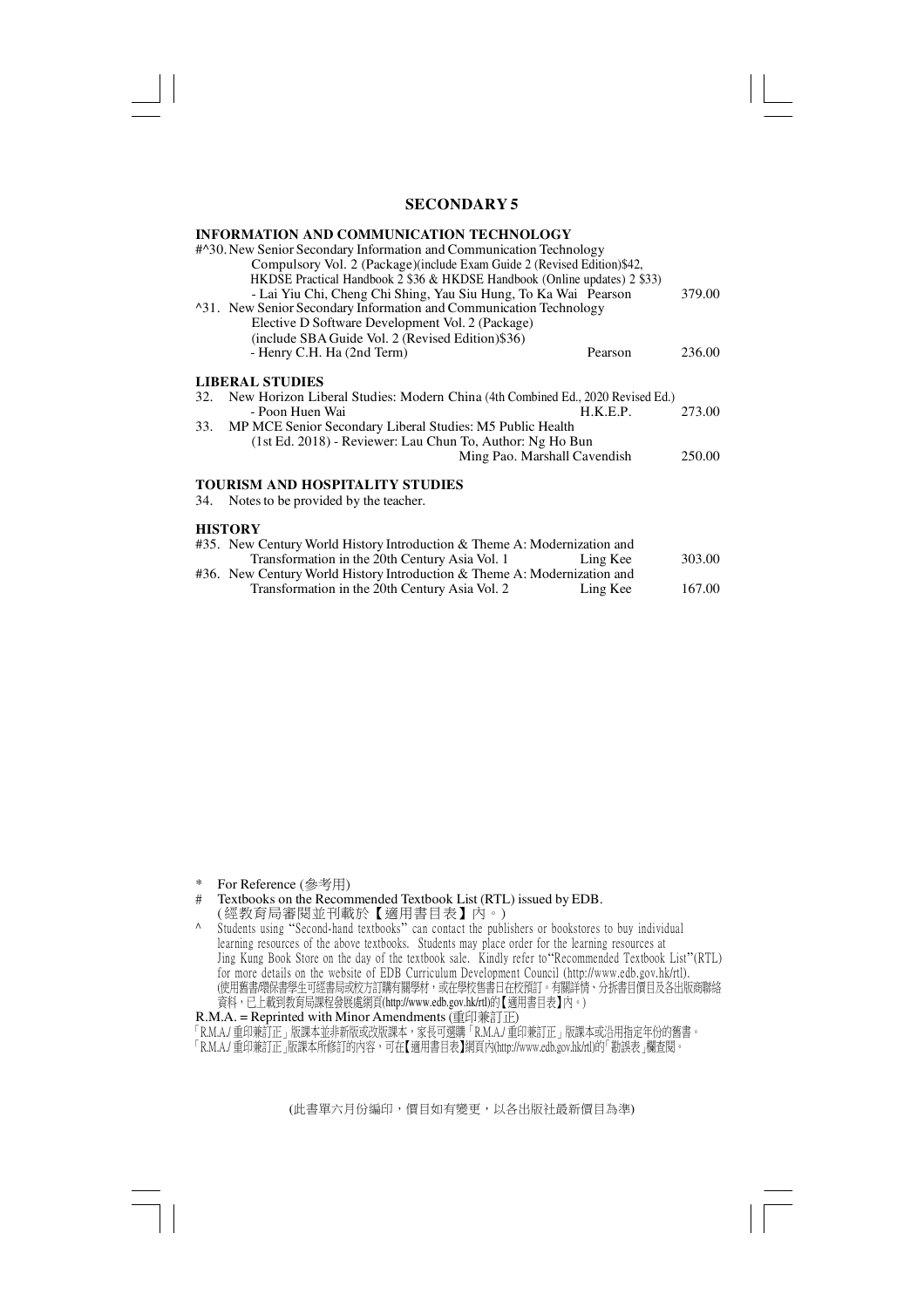$\sqrt{2}$ 

 $\begin{array}{c|c} & \multicolumn{3}{c|}{\phantom{-}} \\ \hline \multicolumn{3}{c|}{\phantom{-}} \multicolumn{3}{c|}{\phantom{-}} \multicolumn{3}{c|}{\phantom{-}} \multicolumn{3}{c|}{\phantom{-}} \multicolumn{3}{c|}{\phantom{-}} \multicolumn{3}{c|}{\phantom{-}} \multicolumn{3}{c|}{\phantom{-}} \multicolumn{3}{c|}{\phantom{-}} \multicolumn{3}{c|}{\phantom{-}} \multicolumn{3}{c|}{\phantom{-}} \multicolumn{3}{c|}{\phantom{-}} \multicolumn{3}{c|}{\phantom{-}} \multicolumn{3}{c|}{\$ 

 $\overline{\overline{\overline{1}}}$ 

| <b>ENGLISH</b><br><sup>^1</sup> 1. Complete Exam Practice for the HKDSE Edge Sets 1-8 (Package)                                                                                                                  |         |        |
|------------------------------------------------------------------------------------------------------------------------------------------------------------------------------------------------------------------|---------|--------|
| (2019 2nd Ed.)(include videos for self-learning)<br>- Gary Hill, Jeremy Lanaway, Paula Siddle<br>$*2.$<br>Oxford Advanced Learner's English-Chinese Dictionary                                                   | Pearson | 399.00 |
| (Paperback)(9th Ed.)<br>(with iSpeaker+ iWriter DVD, App pack)                                                                                                                                                   | Oxford  | 560.00 |
| <b>CHINESE</b><br>所需用書已於中四、中五訂購<br>3.                                                                                                                                                                            |         |        |
| <b>CHINESE HISTORY</b><br>高中中國歷史單元三:時代與知識分子 (第二版)<br>#4.                                                                                                                                                         |         |        |
| - 呂振基、王穎芝、姚世外                                                                                                                                                                                                    | 現代      | 178.50 |
| <b>MATHEMATICS - COMPULSORY</b><br>#^5. NSS Mathematics in Action (Compulsory Part) 6A (Package) (2015 2nd Ed.)<br>(Modular Binding) (include Revision Handbook 6A \$31)<br>- C.M. Yeung, K.H. Yeung, Y.F. Kwok, |         |        |
| H.W. Lee, H.Y. Cheung, P.F. Man                                                                                                                                                                                  | Pearson | 255.00 |
| <b>MATHEMATICS - EXTENDED</b><br>#6.<br>The required textbook has been purchased in S5<br>The required textbook has been purchased in S5<br>#7.                                                                  |         |        |
| <b>CHEMISTRY</b>                                                                                                                                                                                                 |         |        |
| HKDSE Chemistry A Modern View Book 7 Analytical Chemistry<br>#8.<br>(For Chemistry) (2014 2nd Ed., 2019 R.M.A.)                                                                                                  |         |        |
| - E. Cheng, J. Chow, Y.F. Chow, A. Kai, S.L. Lee, W.H. Wong                                                                                                                                                      | Aristo  | 258.50 |
| <b>PHYSICS</b>                                                                                                                                                                                                   |         |        |
| Active Physics 7: Atomic World (Elective Part)<br>#9.<br>$-L.C.$ Lee                                                                                                                                             | Pearson | 171.00 |
| <b>BIOLOGY</b>                                                                                                                                                                                                   |         |        |
| #10. HKDSE Biology: Connecting Concepts 5 (2019 Ed.)<br>- W.K. Chan, Y.W. Faan, C.P. Lam, K.K. Ng, F. Sit<br>#11. HKDSE Biology: Connecting Concepts 8 (2019 Ed.)                                                | Aristo  | 170.50 |
| - W.K. Chan, Y.W. Faan, C.P. Lam, K.K. Ng, F. Sit                                                                                                                                                                | Aristo  | 170.50 |